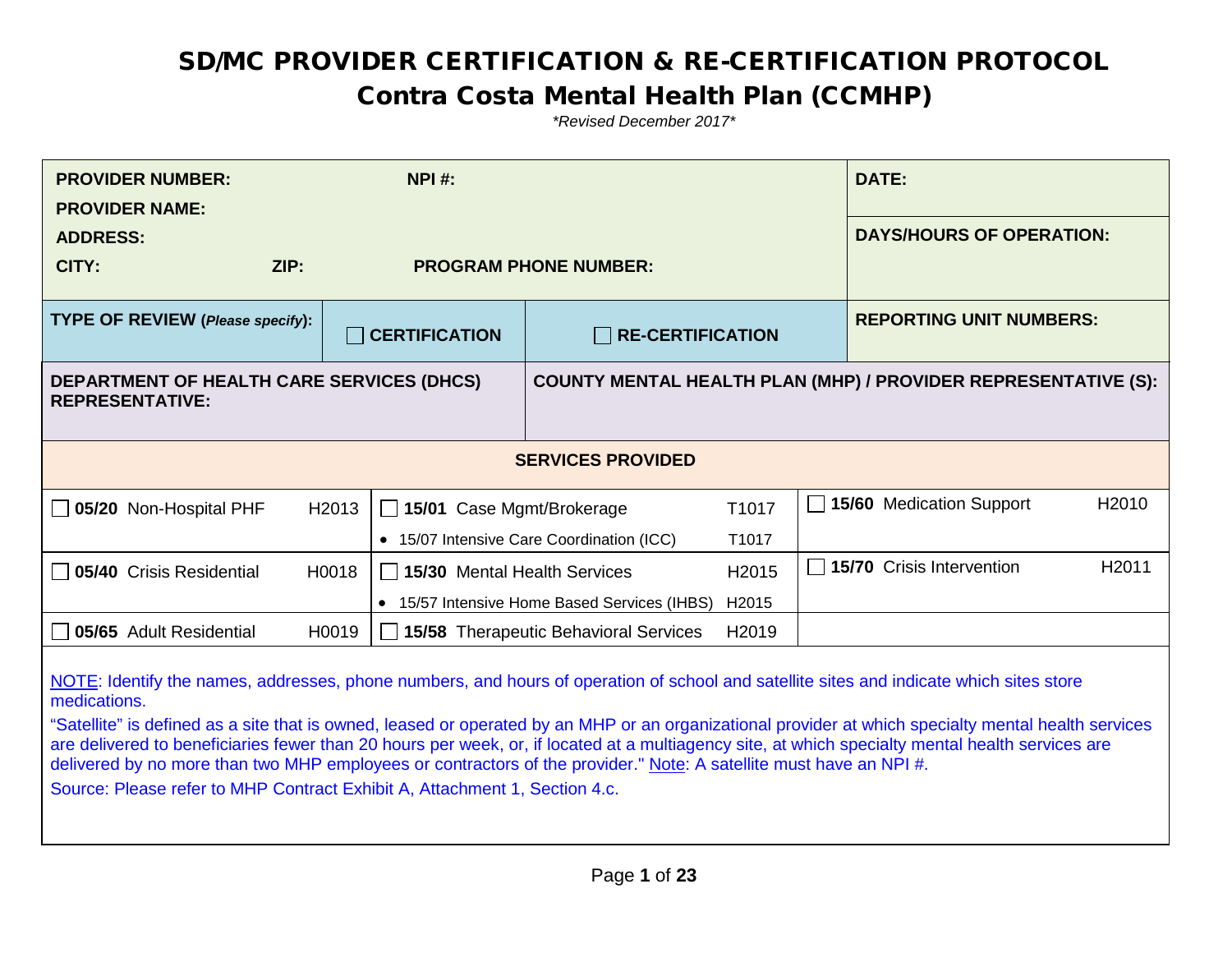#### Contra Costa Mental Health Plan (CCMHP)

| <b>POPULATION SERVED:</b>                                              |  |
|------------------------------------------------------------------------|--|
| <b>LANGUAGES:</b>                                                      |  |
| <b>SPECIALTIES:</b>                                                    |  |
| <b>EXECUTIVE DIRECTOR:</b>                                             |  |
| <b>PHONE NUMBER:</b>                                                   |  |
| E-MAIL:                                                                |  |
| <b>PROGRAM DIRECTOR:</b>                                               |  |
| <b>PHONE NUMBER:</b>                                                   |  |
| E-MAIL:                                                                |  |
| <b>QUALITY MANAGEMENT/</b><br><b>ADMINISTRATIVE/BILLING ASSISTANT:</b> |  |
| <b>PHONE NUMBER:</b>                                                   |  |
| E-MAIL:                                                                |  |
| <b>PROGRAM'S MAILING ADDRESS:</b>                                      |  |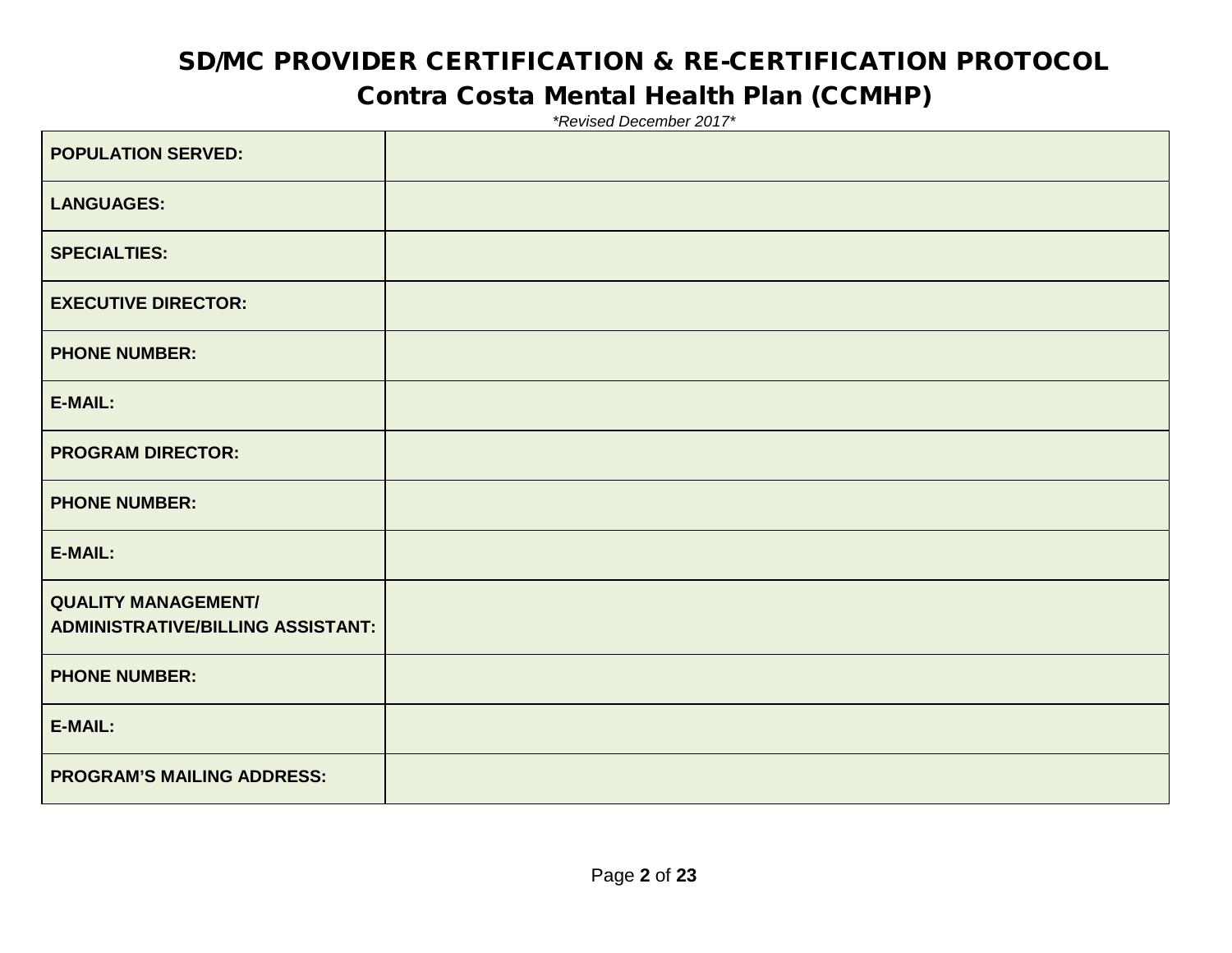#### Contra Costa Mental Health Plan (CCMHP)

| <b>TABLE OF CONTENTS</b><br><b>PAGE</b>                        |  |
|----------------------------------------------------------------|--|
|                                                                |  |
|                                                                |  |
|                                                                |  |
|                                                                |  |
|                                                                |  |
|                                                                |  |
|                                                                |  |
|                                                                |  |
|                                                                |  |
|                                                                |  |
|                                                                |  |
|                                                                |  |
|                                                                |  |
|                                                                |  |
|                                                                |  |
|                                                                |  |
| Use Categories 1-5 for all modes of service/service functions. |  |
| <b>Category 6 for Medication Support 15/60.</b>                |  |
|                                                                |  |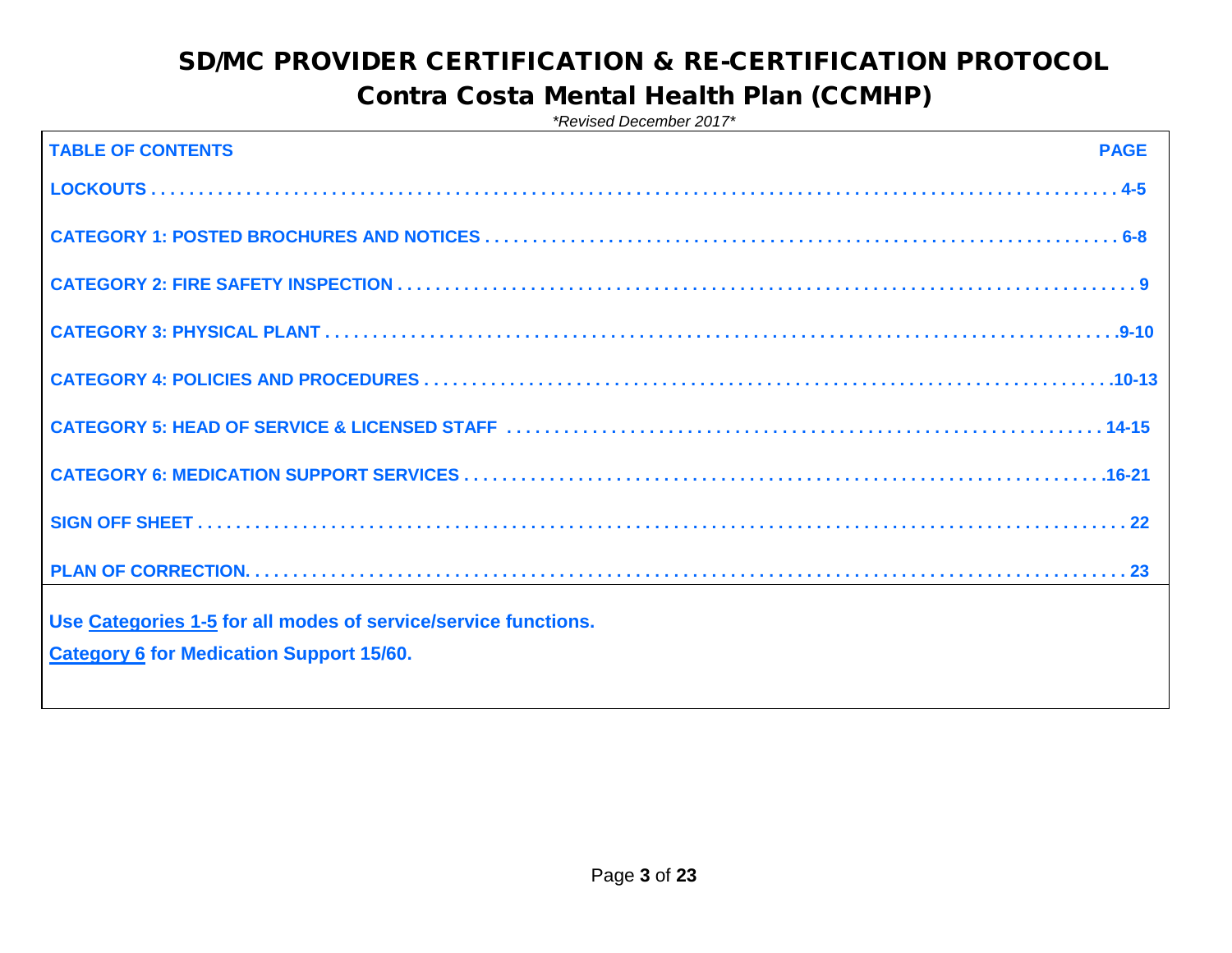#### Contra Costa Mental Health Plan (CCMHP)

| <b>LOCKOUTS</b>                                                                                                                                                                                                                                                        |                                                                                                                                                                                                                                                                                                                                                                                      |  |  |  |
|------------------------------------------------------------------------------------------------------------------------------------------------------------------------------------------------------------------------------------------------------------------------|--------------------------------------------------------------------------------------------------------------------------------------------------------------------------------------------------------------------------------------------------------------------------------------------------------------------------------------------------------------------------------------|--|--|--|
| CCR, Title 9, Section 1840.360. Lockouts for Day Rehabilitation<br>and Day Treatment Intensive                                                                                                                                                                         | CCR, Title 9, Section 1840.364. Lockouts for Residential Treatment<br><b>Services</b>                                                                                                                                                                                                                                                                                                |  |  |  |
| Day Rehabilitation and Day Treatment Intensive are not<br>reimbursable under the following circumstances:                                                                                                                                                              | Crisis Residential Treatment Services are not reimbursable on days<br>when the following services are reimbursed, except for day of admission                                                                                                                                                                                                                                        |  |  |  |
| (a) When Crisis Residential Treatment Services, Psychiatric<br><b>Inpatient Hospital Services, Psychiatric Health Facility Services</b><br>or Psychiatric Nursing Facility Services are reimbursed, except<br>for the day of admission to those services.              | to Crisis Residential Treatment Services:<br>(a) Mental Health Services<br>(f) Psychiatric Nursing Facility Services<br>(g) Adult Residential Treatment Services<br>(b) Day Treatment Intensive<br>(c) Day Rehabilitation<br><i>(i)</i> Crisis Stabilization                                                                                                                         |  |  |  |
| (b) Mental Health Services are not reimbursable when provided by<br>Day Rehabilitation or Day Treatment Intensive staff during the<br>same time period that Day Rehabilitation or Day Treatment                                                                        | (d) Psychiatric Inpatient Hospital Services<br>(e) Psychiatric Health Facility Services                                                                                                                                                                                                                                                                                              |  |  |  |
| Intensive is provided.                                                                                                                                                                                                                                                 | CCR, Title 9, Section 1840.366. Lockouts for Crisis Intervention<br>Crisis Intervention is not reimbursable on days when Crisis<br>(a)<br><b>Residential Treatment Services, Psychiatric Health Facility</b><br>Services, Psychiatric Nursing Facility Services, or Psychiatric<br>Inpatient Hospital Services are reimbursed, except for the day of<br>admission to those services. |  |  |  |
| (c) Two full-day or one full-day and one half-day or two half-day<br>programs may not be provided to the same beneficiary on the<br>same day.                                                                                                                          |                                                                                                                                                                                                                                                                                                                                                                                      |  |  |  |
| CCR, Title 9, Section 1840.362. Lockouts for Adult Residential<br><b>Treatment Services.</b>                                                                                                                                                                           | The maximum amount claimable for Crisis Intervention in a 24-hour<br>(b)<br>period is 8 hours.                                                                                                                                                                                                                                                                                       |  |  |  |
| Adult Residential Treatment Services are not reimbursable under<br>the following circumstances:                                                                                                                                                                        | CCR, Title 9, Section 1840.368. Lockouts for Crisis Stabilization                                                                                                                                                                                                                                                                                                                    |  |  |  |
| (a) When Crisis Residential Treatment Services, Psychiatric<br>Inpatient Hospital Services, Psychiatric Health Facility, or<br>Psychiatric Nursing Facility Services are reimbursed, except for<br>the day of admission.                                               | (a) Crisis Stabilization is not reimbursable on days when Psychiatric<br>Inpatient Hospital Services, Psychiatric Health Facility Services, or<br>Psychiatric Nursing Facility Services are reimbursed, except on the<br>day of admission to those services.                                                                                                                         |  |  |  |
| (b) When an organizational provider of both Mental Health Services<br>and Adult Residential Treatment Services allocates the same<br>staff's time under the two cost centers of Mental Health Services<br>and Adult Residential Treatment Services for the same period | (b) Crisis Stabilization is a package program and NO OTHER specialty<br>mental health services are reimbursable during the same time period<br>this service is reimbursed, except for Targeted Case Management.                                                                                                                                                                      |  |  |  |
| of time.                                                                                                                                                                                                                                                               | (c) The maximum number of hours claimable for Crisis Stabilization in a<br>24-hour period is 20 hours.                                                                                                                                                                                                                                                                               |  |  |  |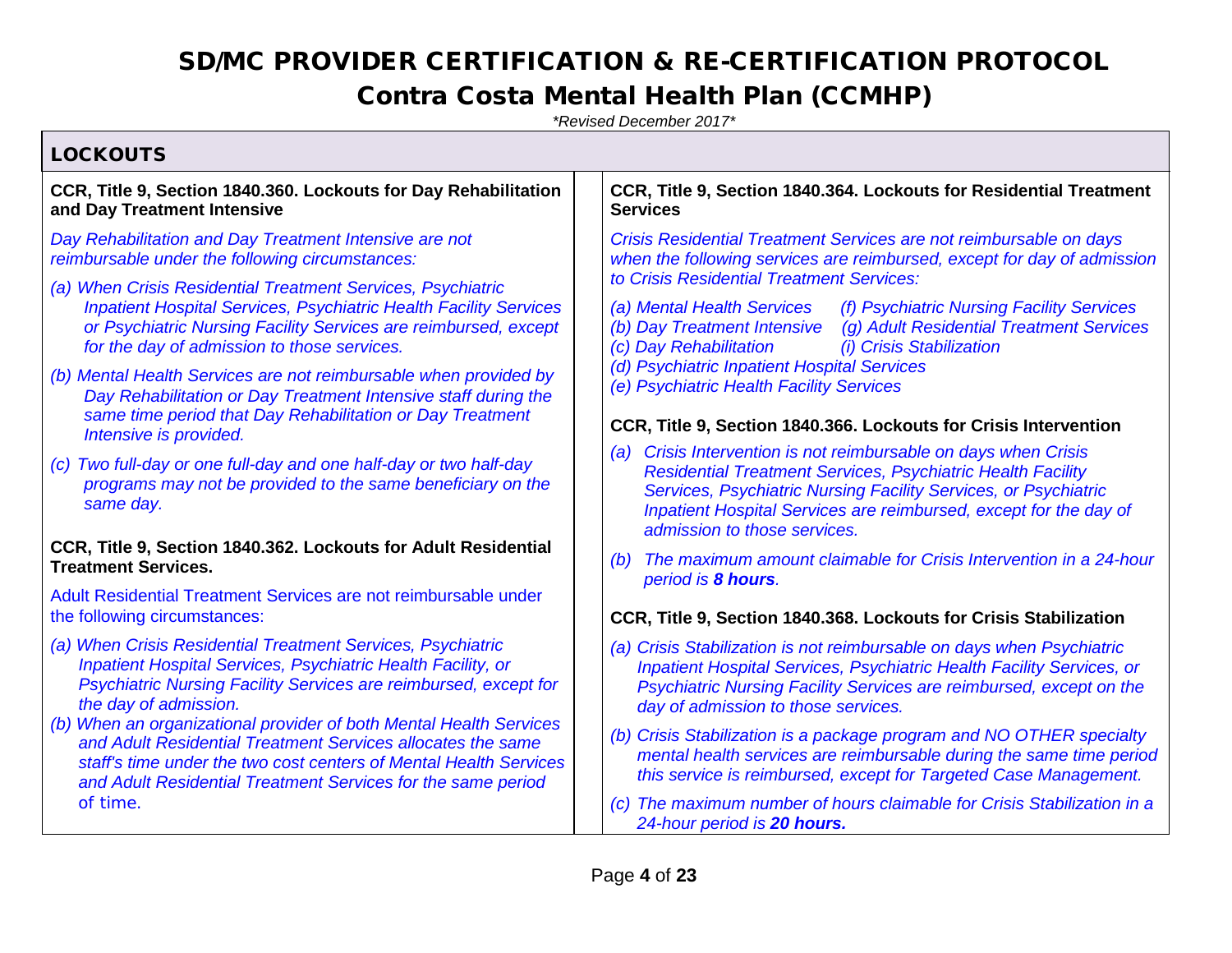#### Contra Costa Mental Health Plan (CCMHP)

*\*Revised December 2017\**

 $L$   $OCVOUTE$ 

| LUUNUU I J                                                                                                                                                                                                                                                                                                                                                                                                                                                                                                                                                                                                                                                                                                                                                                                     |                                                                                                                                                                                                                                                                                                                                                                                                                                                                                                                                                                                                                                                                                           |
|------------------------------------------------------------------------------------------------------------------------------------------------------------------------------------------------------------------------------------------------------------------------------------------------------------------------------------------------------------------------------------------------------------------------------------------------------------------------------------------------------------------------------------------------------------------------------------------------------------------------------------------------------------------------------------------------------------------------------------------------------------------------------------------------|-------------------------------------------------------------------------------------------------------------------------------------------------------------------------------------------------------------------------------------------------------------------------------------------------------------------------------------------------------------------------------------------------------------------------------------------------------------------------------------------------------------------------------------------------------------------------------------------------------------------------------------------------------------------------------------------|
| CCR, Title 9, Section 1840.370 Lockouts for Psychiatric Health                                                                                                                                                                                                                                                                                                                                                                                                                                                                                                                                                                                                                                                                                                                                 | CCR, Title 9, Section 1840.372 Lockouts for Medication Support                                                                                                                                                                                                                                                                                                                                                                                                                                                                                                                                                                                                                            |
| <b>Facility Services</b>                                                                                                                                                                                                                                                                                                                                                                                                                                                                                                                                                                                                                                                                                                                                                                       | <b>Services</b> - The maximum amount claimable for Medication Support                                                                                                                                                                                                                                                                                                                                                                                                                                                                                                                                                                                                                     |
| Psychiatric Health Facility Services are not reimbursable on days                                                                                                                                                                                                                                                                                                                                                                                                                                                                                                                                                                                                                                                                                                                              | Services in a 24-hour period is 4 hours.                                                                                                                                                                                                                                                                                                                                                                                                                                                                                                                                                                                                                                                  |
| when the following services are reimbursed, except for day of                                                                                                                                                                                                                                                                                                                                                                                                                                                                                                                                                                                                                                                                                                                                  | CCR, Title 9, Section 1840.215 Lockouts for Psychiatric Inpatient                                                                                                                                                                                                                                                                                                                                                                                                                                                                                                                                                                                                                         |
| admission to Psychiatric Health Facility Services:                                                                                                                                                                                                                                                                                                                                                                                                                                                                                                                                                                                                                                                                                                                                             | <b>Hospital Services</b>                                                                                                                                                                                                                                                                                                                                                                                                                                                                                                                                                                                                                                                                  |
| (a) Adult Residential Treatment Services                                                                                                                                                                                                                                                                                                                                                                                                                                                                                                                                                                                                                                                                                                                                                       | (a) The following services are not reimbursable on days when                                                                                                                                                                                                                                                                                                                                                                                                                                                                                                                                                                                                                              |
| (b) Crisis Residential Treatment Services                                                                                                                                                                                                                                                                                                                                                                                                                                                                                                                                                                                                                                                                                                                                                      | psychiatric inpatient hospital services are reimbursed, except for the                                                                                                                                                                                                                                                                                                                                                                                                                                                                                                                                                                                                                    |
| (c) Crisis Intervention                                                                                                                                                                                                                                                                                                                                                                                                                                                                                                                                                                                                                                                                                                                                                                        | day of admission to psychiatric inpatient hospital services:                                                                                                                                                                                                                                                                                                                                                                                                                                                                                                                                                                                                                              |
| (d) Day Treatment Intensive                                                                                                                                                                                                                                                                                                                                                                                                                                                                                                                                                                                                                                                                                                                                                                    | (1) Adult Residential Treatment Services,                                                                                                                                                                                                                                                                                                                                                                                                                                                                                                                                                                                                                                                 |
| (e) Day Rehabilitation                                                                                                                                                                                                                                                                                                                                                                                                                                                                                                                                                                                                                                                                                                                                                                         | (2) Crisis Residential Treatment Services,                                                                                                                                                                                                                                                                                                                                                                                                                                                                                                                                                                                                                                                |
| (f) Psychiatric Inpatient Hospital Services                                                                                                                                                                                                                                                                                                                                                                                                                                                                                                                                                                                                                                                                                                                                                    | (3) Crisis Intervention,                                                                                                                                                                                                                                                                                                                                                                                                                                                                                                                                                                                                                                                                  |
| (g) Medication Support Services                                                                                                                                                                                                                                                                                                                                                                                                                                                                                                                                                                                                                                                                                                                                                                | (4) Day Treatment Intensive,                                                                                                                                                                                                                                                                                                                                                                                                                                                                                                                                                                                                                                                              |
| (h) Mental Health Services                                                                                                                                                                                                                                                                                                                                                                                                                                                                                                                                                                                                                                                                                                                                                                     | (5) Day Rehabilitation,                                                                                                                                                                                                                                                                                                                                                                                                                                                                                                                                                                                                                                                                   |
| <i>(i)</i> Crisis Stabilization                                                                                                                                                                                                                                                                                                                                                                                                                                                                                                                                                                                                                                                                                                                                                                | (6) Psychiatric Nursing Facility Services, except as provided in                                                                                                                                                                                                                                                                                                                                                                                                                                                                                                                                                                                                                          |
| (i) Psychiatric Nursing Facility Services.                                                                                                                                                                                                                                                                                                                                                                                                                                                                                                                                                                                                                                                                                                                                                     | Subsection (b),                                                                                                                                                                                                                                                                                                                                                                                                                                                                                                                                                                                                                                                                           |
| CCR, Title 9, Section 1840.374. Lockouts for Targeted Case                                                                                                                                                                                                                                                                                                                                                                                                                                                                                                                                                                                                                                                                                                                                     | (7) Crisis Stabilization, and                                                                                                                                                                                                                                                                                                                                                                                                                                                                                                                                                                                                                                                             |
| <b>Management Services</b>                                                                                                                                                                                                                                                                                                                                                                                                                                                                                                                                                                                                                                                                                                                                                                     | (8) Psychiatric Health Facility Services.                                                                                                                                                                                                                                                                                                                                                                                                                                                                                                                                                                                                                                                 |
| (a) Targeted Case Management Services are not reimbursable on<br>days when the following services are reimbursed, except for day<br>of admission or for placement services as provided in<br>Subsection (b): (1) Psychiatric Inpatient Hospital Services; (2)<br>Psychiatric Health Facility Services; (3) Psychiatric Nursing<br><b>Facility Services.</b><br>(b) Targeted Case Management Services, solely for the purpose of<br>coordinating placement of the beneficiary on discharge from the<br>hospital, psychiatric health facility or psychiatric nursing facility,<br>may be provided during the 30 calendar days immediately prior<br>to the day of discharge, for a maximum of three nonconsecutive<br>periods of 30 calendar days or less per continuous stay in the<br>facility. | (b) Psychiatric Nursing Facility Services may be claimed for the same<br>day as a psychiatric inpatient hospital services, if the beneficiary has<br>exercised the bed hold option provided by Title 22, Sections 72520,<br>73504, 76506, and 76709.1, subject to the limitations of Title 22,<br>Section 51535.1.<br>(c) When psychiatric inpatient hospital services are provided in a Short-<br>Doyle/Medi-Cal hospital, in addition to the services listed in (a),<br>psychiatrist services, psychologist services, mental health services,<br>and medication support services are included in the per diem rate<br>and not separately reimbursable, except for the day of admission. |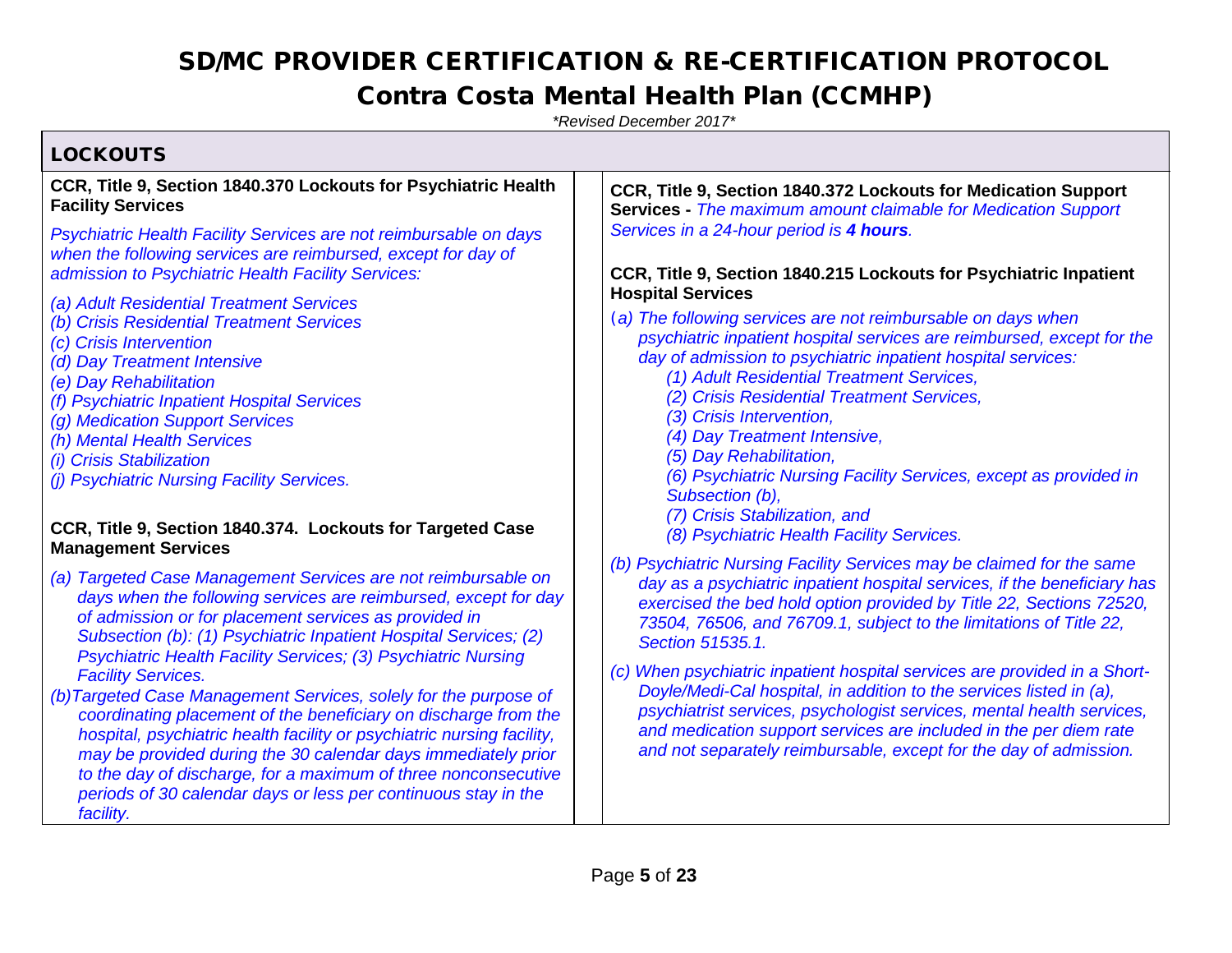#### Contra Costa Mental Health Plan (CCMHP)

| <b>CATEGORY 1: POSTED BROCHURES AND NOTICES</b> |                                                                                                                                                                                                                                   |            | <b>Criteria Met</b> |                                                                                                                                                                                                                                                                                                                                                                                                                                                                                   |
|-------------------------------------------------|-----------------------------------------------------------------------------------------------------------------------------------------------------------------------------------------------------------------------------------|------------|---------------------|-----------------------------------------------------------------------------------------------------------------------------------------------------------------------------------------------------------------------------------------------------------------------------------------------------------------------------------------------------------------------------------------------------------------------------------------------------------------------------------|
| <b>FEDERAL AND STATE CRITERIA</b>               |                                                                                                                                                                                                                                   | <b>YES</b> | <b>NO</b>           | <b>GUIDELINE FOR REVIEWS</b>                                                                                                                                                                                                                                                                                                                                                                                                                                                      |
|                                                 | 1) Regarding written information in English and the threshold<br>languages to assist beneficiaries in accessing specialty<br>mental health services, at a minimum, does the provider<br>have the following information available: |            |                     | Prior to provider onsite review, check threshold language(s)<br>requirements for the provider.                                                                                                                                                                                                                                                                                                                                                                                    |
| A)                                              | The beneficiary brochure per MHP policies and                                                                                                                                                                                     |            |                     | CCR, Title 9, Section 1810.360 (b) (3), (d) and (e)                                                                                                                                                                                                                                                                                                                                                                                                                               |
|                                                 | procedures are visible to consumers and separated by<br>language?                                                                                                                                                                 |            |                     | (b) Prior to the date the MHP begins operation, the Department<br>shall mail a notice to all beneficiaries in a county containing the<br>following information:                                                                                                                                                                                                                                                                                                                   |
|                                                 | MHP Contract, Exhibit A, Attachment 1, Section 7.<br>CCR, Title 9, § 1810.360 (b)(3),(d) and (e)                                                                                                                                  |            |                     | (3) The availability of a booklet and provider list that contain the<br>information required by Title 42, Code of Federal Regulations,<br>Section 438.10(f)(6) and (g).                                                                                                                                                                                                                                                                                                           |
|                                                 | CCR, Title 9, § 1810.410 (e)(4)                                                                                                                                                                                                   |            |                     | (d) The Department shall provide an annual written notice to all<br>Medi-Cal beneficiaries informing them of their right to request and<br>obtain a booklet and provider list from the MHP that contains the<br>information required by Title 42, Code of Federal Regulations,<br>Section 438.10 (f) (6) and (g).                                                                                                                                                                 |
|                                                 |                                                                                                                                                                                                                                   |            |                     | (e) The MHP of the beneficiary shall provide its beneficiaries with a<br>booklet and provider list upon request and when a beneficiary first<br>receives a specialty mental health service from the MHP or its<br>contract providers. This responsibility applies to the beneficiary's<br>receipt of any specialty mental health services, including but not<br>limited to an assessment to determine whether medical necessity<br>criteria pursuant to Section 1830.205 are met. |
|                                                 |                                                                                                                                                                                                                                   |            |                     | CCR, Title 9, Section 1810.410 (e) (4)                                                                                                                                                                                                                                                                                                                                                                                                                                            |
|                                                 |                                                                                                                                                                                                                                   |            |                     | General Program literature used by the MHP to assist beneficiaries<br>in accessing services including, but not limited to, the beneficiary<br>brochure required by Section 1810.360(c) materials explaining the<br>beneficiary problem resolution and fair hearing processes required<br>by Section 1850.205(c)(1), and mental health education materials<br>used by the MHP, in threshold languages, based on the threshold<br>languages in the county as a whole.               |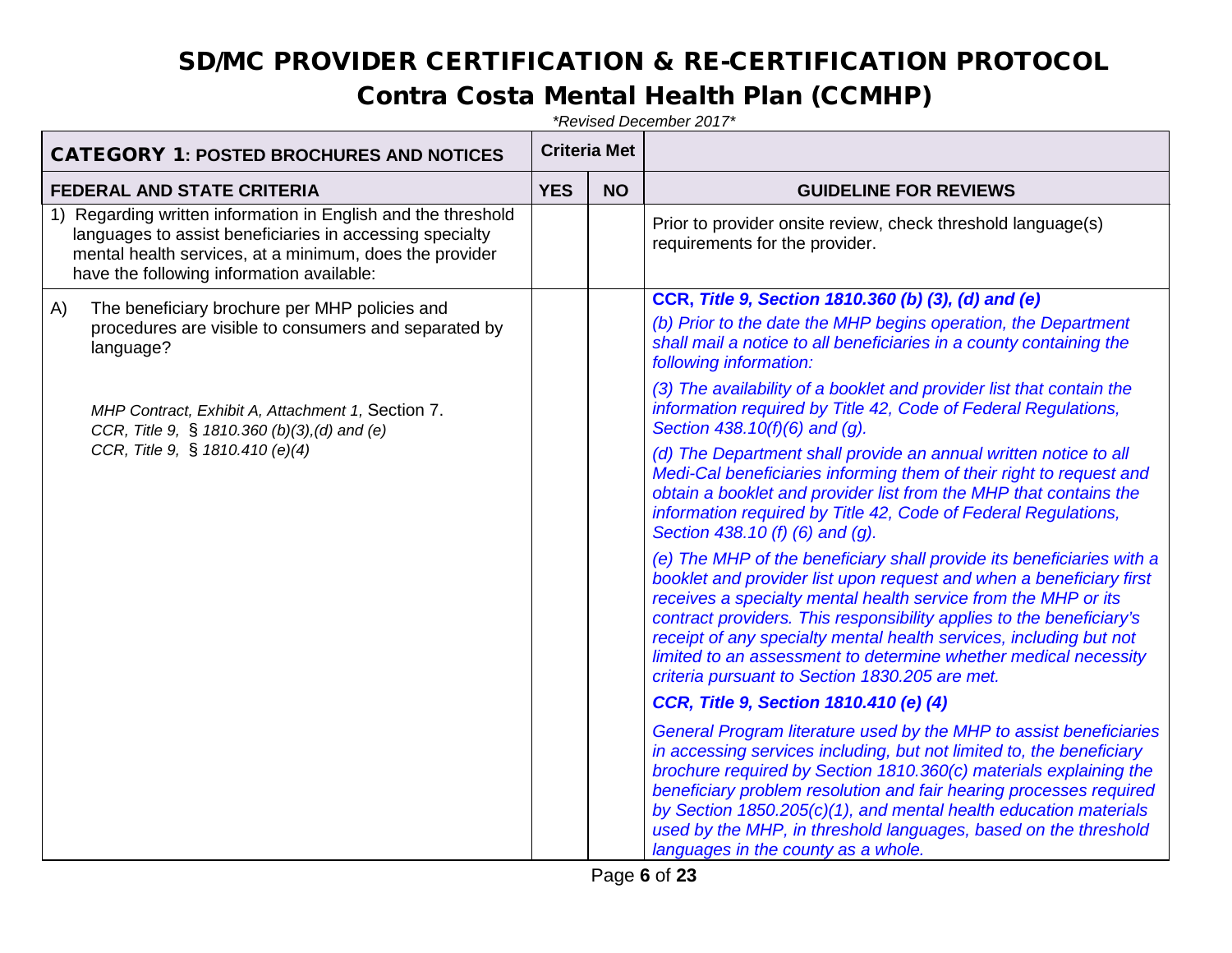#### Contra Costa Mental Health Plan (CCMHP)

| <b>CATEGORY 1: POSTED BROCHURES AND NOTICES</b><br>(Continued) |                                                                                                                                                                                                                                                                                                                                       | <b>Criteria Met</b> |           |                                                                                                                                                                                                                                                                                                                                                                                                                                                                                                                                                                                                                                                                                                                                                                                                                                                                                                                                                                                                                                                                                                                                                                                                                                                                                                                                                                 |
|----------------------------------------------------------------|---------------------------------------------------------------------------------------------------------------------------------------------------------------------------------------------------------------------------------------------------------------------------------------------------------------------------------------|---------------------|-----------|-----------------------------------------------------------------------------------------------------------------------------------------------------------------------------------------------------------------------------------------------------------------------------------------------------------------------------------------------------------------------------------------------------------------------------------------------------------------------------------------------------------------------------------------------------------------------------------------------------------------------------------------------------------------------------------------------------------------------------------------------------------------------------------------------------------------------------------------------------------------------------------------------------------------------------------------------------------------------------------------------------------------------------------------------------------------------------------------------------------------------------------------------------------------------------------------------------------------------------------------------------------------------------------------------------------------------------------------------------------------|
|                                                                | <b>FEDERAL AND STATE CRITERIA</b>                                                                                                                                                                                                                                                                                                     | <b>YES</b>          | <b>NO</b> | <b>GUIDELINE FOR REVIEWS</b>                                                                                                                                                                                                                                                                                                                                                                                                                                                                                                                                                                                                                                                                                                                                                                                                                                                                                                                                                                                                                                                                                                                                                                                                                                                                                                                                    |
| B)                                                             | The provider directory per MHP policies and procedures<br>is readily available to consumers or a sign is posted in<br>both English and Spanish stating that it is available upon<br>request?<br>MHP Contract, Exhibit A, Attachment 1, Section 7.<br>CCR, Title 9, § 1810.360 (b)(3), (d) and (e)<br>CCR, Title 9, § 1810.410 (e) (4) |                     |           | Please refer to the Title 9 regulations referenced in Category 1:<br>Posted Brochures and Notices, #1 (A) above.<br>The provider list must be available onsite upon intake and upon<br>request in English and in threshold languages (if applicable).                                                                                                                                                                                                                                                                                                                                                                                                                                                                                                                                                                                                                                                                                                                                                                                                                                                                                                                                                                                                                                                                                                           |
| C)                                                             | The posted notice explaining grievance, appeal,<br>expedited appeal, and fair hearings processes is clearly<br>displayed at eye level in both English and Spanish?<br>MHP Contract, Exhibit A, Attachment 1, Section 15.<br>CCR, Title 9, § 1850.205 (c)(1)(B)<br>CCR, Title 9, § 1810.410 (e)(4)                                     |                     |           | CCR, Title 9, Section 1850.205 (c) (1) (B)<br>Posting notices explaining grievance, appeal, and expedited<br>appeal process procedures in locations at all MHP provider sites<br>sufficient to ensure that the information is readily available to both<br>beneficiaries and provider staff. The posted notice shall also<br>explain the availability of fair hearings after the exhaustion of an<br>appeal or expedited appeal process, including information that a<br>fair hearing may be requested whether or not the beneficiary has<br>received a notice of action pursuant to Section 1850.210. For the<br>purposes of this Section, an MHP provider site means any office or<br>facility owned or operated by the MHP or a provider contracting<br>with the MHP at which beneficiaries may obtain specialty mental<br>health services.<br>CCR, Title 9, Section 1810.410 (e) (4)<br>General Program literature used by the MHP to assist beneficiaries<br>in accessing services including, but not limited to, the beneficiary<br>brochure required by Section 1810.360(c) materials explaining the<br>beneficiary problem resolution and fair hearing processes required<br>by Section 1850.205(c)(1), and mental health education materials<br>used by the MHP, in threshold languages, based on the threshold<br>languages in the county as a whole. |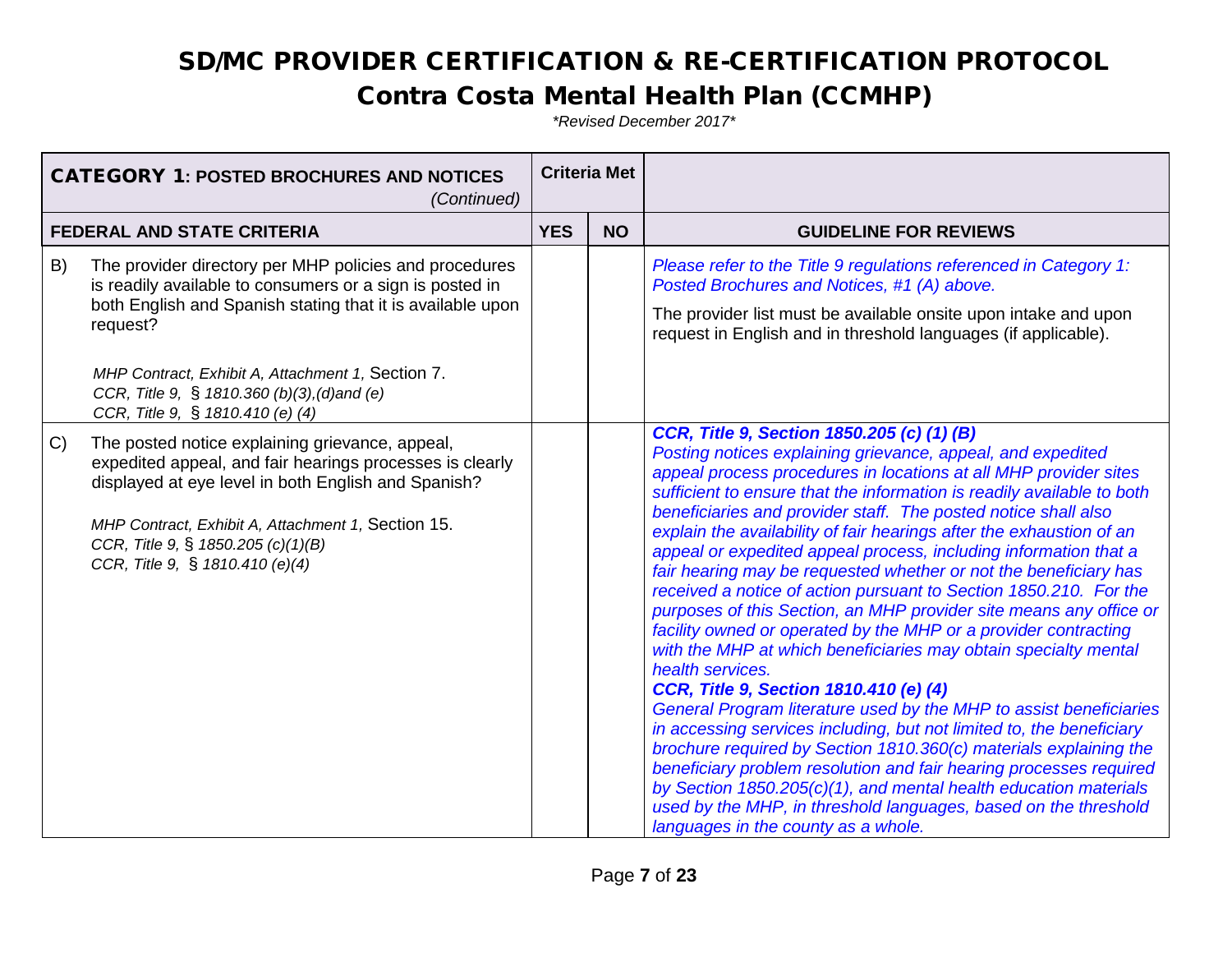#### Contra Costa Mental Health Plan (CCMHP)

| <b>CATEGORY 1: POSTED BROCHURES AND NOTICES</b><br>(Continued) |                                                                                                                                                                                                                                                                                                                                                                                            | <b>Criteria Met</b> |           |                                                                                                                                                                                                                                                                                                                                                                                                                                                                                                                                                                                                                                                                                                                                                                                                                                                                                                                                                                                                                                                                                                    |
|----------------------------------------------------------------|--------------------------------------------------------------------------------------------------------------------------------------------------------------------------------------------------------------------------------------------------------------------------------------------------------------------------------------------------------------------------------------------|---------------------|-----------|----------------------------------------------------------------------------------------------------------------------------------------------------------------------------------------------------------------------------------------------------------------------------------------------------------------------------------------------------------------------------------------------------------------------------------------------------------------------------------------------------------------------------------------------------------------------------------------------------------------------------------------------------------------------------------------------------------------------------------------------------------------------------------------------------------------------------------------------------------------------------------------------------------------------------------------------------------------------------------------------------------------------------------------------------------------------------------------------------|
|                                                                | <b>FEDERAL AND STATE CRITERIA</b>                                                                                                                                                                                                                                                                                                                                                          | <b>YES</b>          | <b>NO</b> | <b>GUIDELINE FOR REVIEWS</b>                                                                                                                                                                                                                                                                                                                                                                                                                                                                                                                                                                                                                                                                                                                                                                                                                                                                                                                                                                                                                                                                       |
| D)                                                             | The grievance forms, appeal forms, expedited appeal<br>forms, and self-addressed envelopes are clearly<br>displayed and readily available?<br>These documents should be available to beneficiaries<br>without the need to make a verbal or written request.<br>MHP Contract, Exhibit A, Attachment 1, Section 15.<br>CCR, Title 9, § 1850.205 (c)(1)(C)<br>CCR, Title 9, § 1810.410 (e)(4) |                     |           | <b>CCR Title 9, Section 1850.205 (c)(1)(C)</b><br>Making forms that may be used to file grievances, appeals, and<br>expedited appeals, and self-addressed envelopes available for<br>beneficiaries to pick up at all MHP provider sites without having to<br>make a verbal or written request to anyone.<br>CCR, Title 9, Section 1810.410 (e) (4)<br>General Program literature used by the MHP to assist beneficiaries<br>in accessing services including, but not limited to, the beneficiary<br>brochure required by Section 1810.360(c), materials explaining the<br>beneficiary problem resolution and fair hearing processes required<br>by Section 1850.205 (c) (1), and mental health education materials<br>used by the MHP, in threshold languages, based on the threshold<br>languages in the county as a whole.<br>Note: Check for grievance appeal forms in English and the<br>threshold languages (if applicable). Also, check for envelopes<br>addressed to the MHP. These documents should be available to<br>beneficiaries without the need to make a verbal or written request. |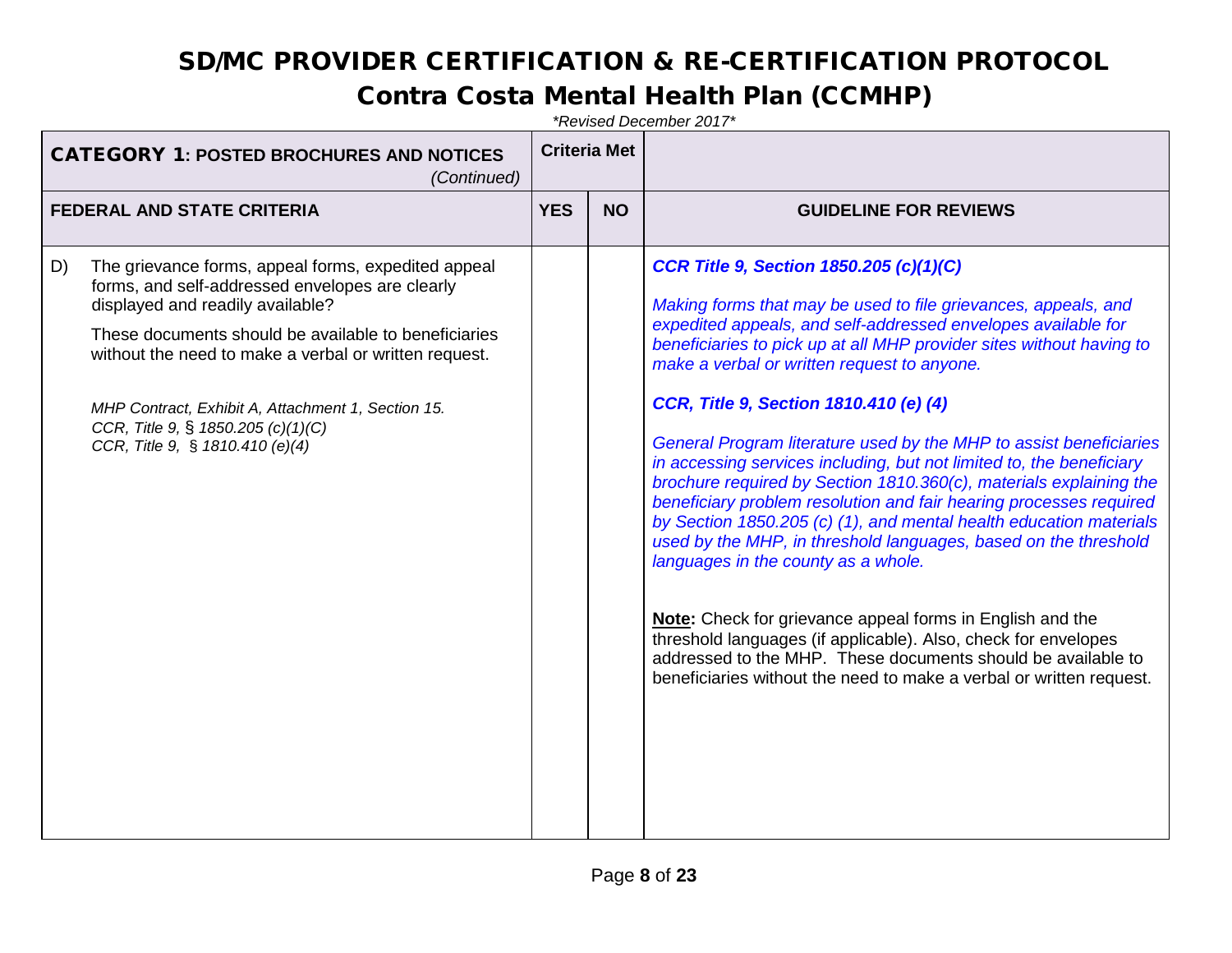#### Contra Costa Mental Health Plan (CCMHP)

| <b>CATEGORY 2: FIRE SAFETY INSPECTION</b>                                                                                                                                                                                                                                                                                                                                                |            | <b>Criteria Met</b> |                                                                                                                                                                                                                                                                                                                                                                                                                                                                                                                                                                        |
|------------------------------------------------------------------------------------------------------------------------------------------------------------------------------------------------------------------------------------------------------------------------------------------------------------------------------------------------------------------------------------------|------------|---------------------|------------------------------------------------------------------------------------------------------------------------------------------------------------------------------------------------------------------------------------------------------------------------------------------------------------------------------------------------------------------------------------------------------------------------------------------------------------------------------------------------------------------------------------------------------------------------|
| <b>FEDERAL AND STATE CRITERIA</b>                                                                                                                                                                                                                                                                                                                                                        |            | <b>NO</b>           | <b>GUIDELINE FOR REVIEWS</b>                                                                                                                                                                                                                                                                                                                                                                                                                                                                                                                                           |
| Does the space owned, leased or operated by the<br>A)<br>provider and used for services or staff meet local fire<br>codes?<br>A valid and current fire permit is required at the time of<br>the visit. The address on the fire permit must match the<br>primary practice address on the NPI.<br>MHP Contract, Exhibit A, Attachment 1, Section 4.L.2.<br>CCR, Title 9, § 1810.435 (b)(2) |            |                     | Does the provider have a valid fire clearance?<br>The facility cannot be certified without a fire safety inspection<br>that meets local fire codes.<br>A new fire safety inspection may be required if the facility<br>$\bullet$<br>undergoes major renovation or other structural changes.<br>Verify all fire exits are clear and unobstructed.<br>CCR, Title 9, Section 1810.435 (b) (2)<br>(b) In selecting individual or group providers with which to contract,<br>the MHP shall require that each individual or group provider:<br>(2) Maintain a safe facility. |
| <b>CATEGORY 3: PHYSICAL PLANT</b>                                                                                                                                                                                                                                                                                                                                                        |            | <b>Criteria Met</b> |                                                                                                                                                                                                                                                                                                                                                                                                                                                                                                                                                                        |
| <b>EVALUATION CRITERIA</b>                                                                                                                                                                                                                                                                                                                                                               | <b>YES</b> | <b>NO</b>           | <b>COMMENTS</b>                                                                                                                                                                                                                                                                                                                                                                                                                                                                                                                                                        |
| Is the facility and its property clean, sanitary, and in<br>A)<br>good repair?<br>Free from hazards that might pose a danger to the<br>$\bullet$<br>beneficiary?<br>Fire exits clear and unobstructed?<br>Furniture 4 ft and above must be bolted to the wall.<br>Wall hangings must be secured to the wall<br>Walkways must be free from tripping hazards.                              |            |                     | Please refer to the Title 9 regulation referenced in Category 2: Fire<br>Safety Inspection, #1 above<br>Tour the facility:<br>Observe the building and grounds for actual and potential<br>$\bullet$<br>hazards (e.g. loose or torn carpeting, electrical cords that might<br>pose a hazard).                                                                                                                                                                                                                                                                          |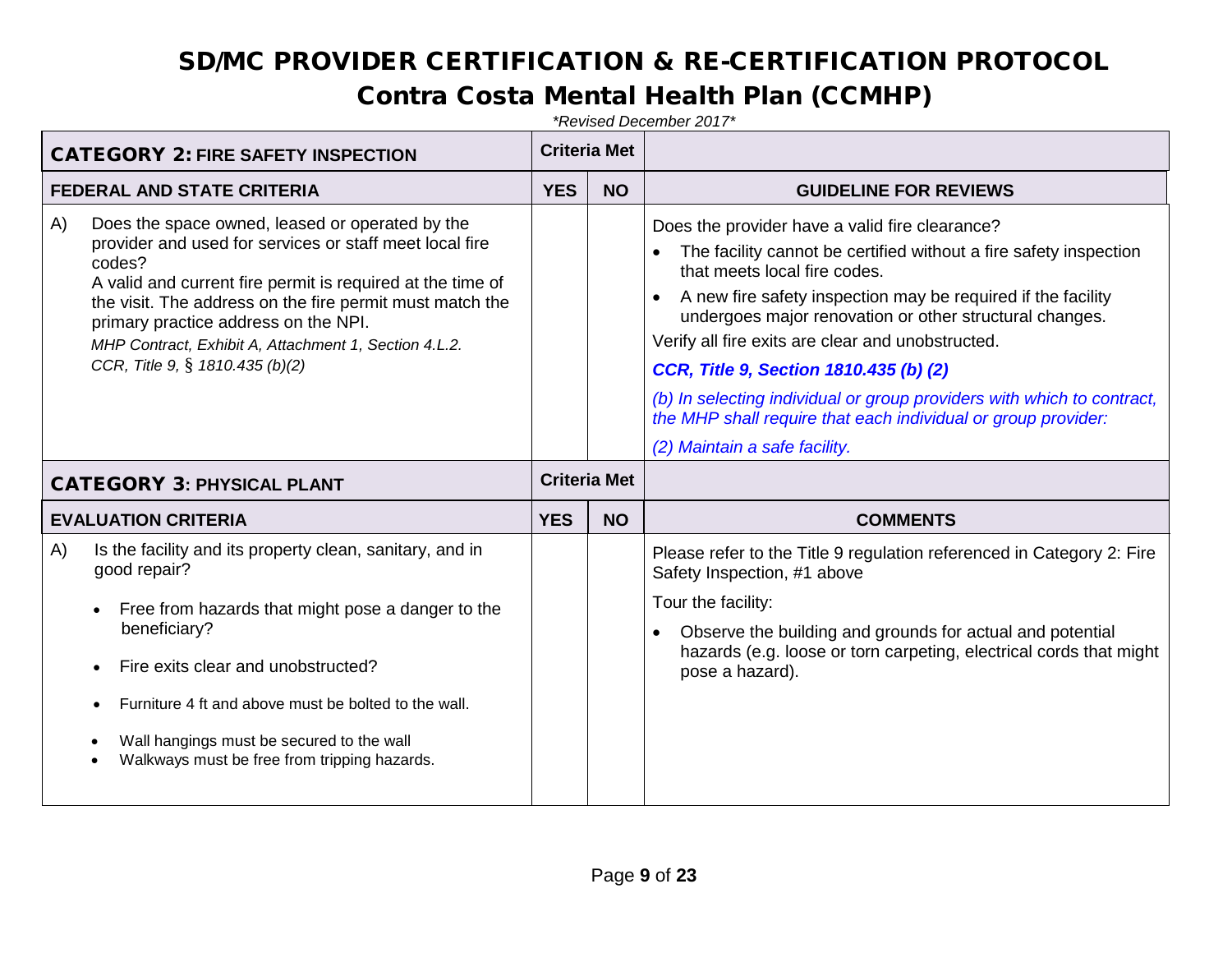#### Contra Costa Mental Health Plan (CCMHP)

| <b>CATEGORY 3: PHYSICAL PLANT</b>                       |                                                                                                                                                                     |                     | <b>Criteria Met</b> |                                                                                                                                                                                                                                                                                                   |
|---------------------------------------------------------|---------------------------------------------------------------------------------------------------------------------------------------------------------------------|---------------------|---------------------|---------------------------------------------------------------------------------------------------------------------------------------------------------------------------------------------------------------------------------------------------------------------------------------------------|
|                                                         | <b>EVALUATION CRITERIA</b>                                                                                                                                          | <b>YES</b>          | <b>NO</b>           | <b>COMMENTS</b>                                                                                                                                                                                                                                                                                   |
| B)                                                      | Are all confidential and protected health information<br>(PHI) secure?<br>MHP Contract, Exhibit A, Attachment 1, Section 4.L.3.<br>CCR, Title 9, § 1810.435 (b) (2) |                     |                     | <b>Inspect Client Records Room</b><br>Verify client records are maintained confidentially. Client<br>records shall not be located where the public can view or have<br>physical access to.<br>Identify who has access to the client records room during and<br>$\bullet$<br>after business hours. |
|                                                         | <b>CATEGORY 4: POLICIES AND PROCEDURES</b>                                                                                                                          | <b>Criteria Met</b> |                     |                                                                                                                                                                                                                                                                                                   |
|                                                         | <b>EVALUATION CRITERIA</b>                                                                                                                                          | <b>YES</b>          | <b>NO</b>           | <b>COMMENTS</b>                                                                                                                                                                                                                                                                                   |
|                                                         | Does the provider have the following policies and procedures<br>and are they being implemented:                                                                     |                     |                     | Ensure the MHP's policies and procedures match the actual<br>process.                                                                                                                                                                                                                             |
| Confidentiality and Protected Health Information.<br>A) |                                                                                                                                                                     |                     |                     | CCR, Title 9, Section 1810.310 (a) (10)<br>(10) A description of policies and procedures that assure<br>beneficiary confidentiality in compliance with state and federal laws                                                                                                                     |
| B)                                                      | Emergency evacuation plan needs to be site specific<br>where services are being rendered.                                                                           |                     |                     | and regulations governing the confidentiality of personal or medical<br>information, including mental health information, relating to<br>beneficiaries.                                                                                                                                           |
|                                                         |                                                                                                                                                                     |                     |                     | CCR, Title 9, Section 1810.435 (b) (4)                                                                                                                                                                                                                                                            |
|                                                         | MHP Contract, Exhibit F<br>CCR, Title 9, § 1810.310 (a) (10)                                                                                                        |                     |                     | (b) In selecting individual or group providers with which to contract,<br>the MHP shall require that each individual or group provider:                                                                                                                                                           |
|                                                         | CCR, Title 9, § 1810.435 (b) (4)                                                                                                                                    |                     |                     | (4) Maintain client records in a manner that meets state and<br>federal standards.                                                                                                                                                                                                                |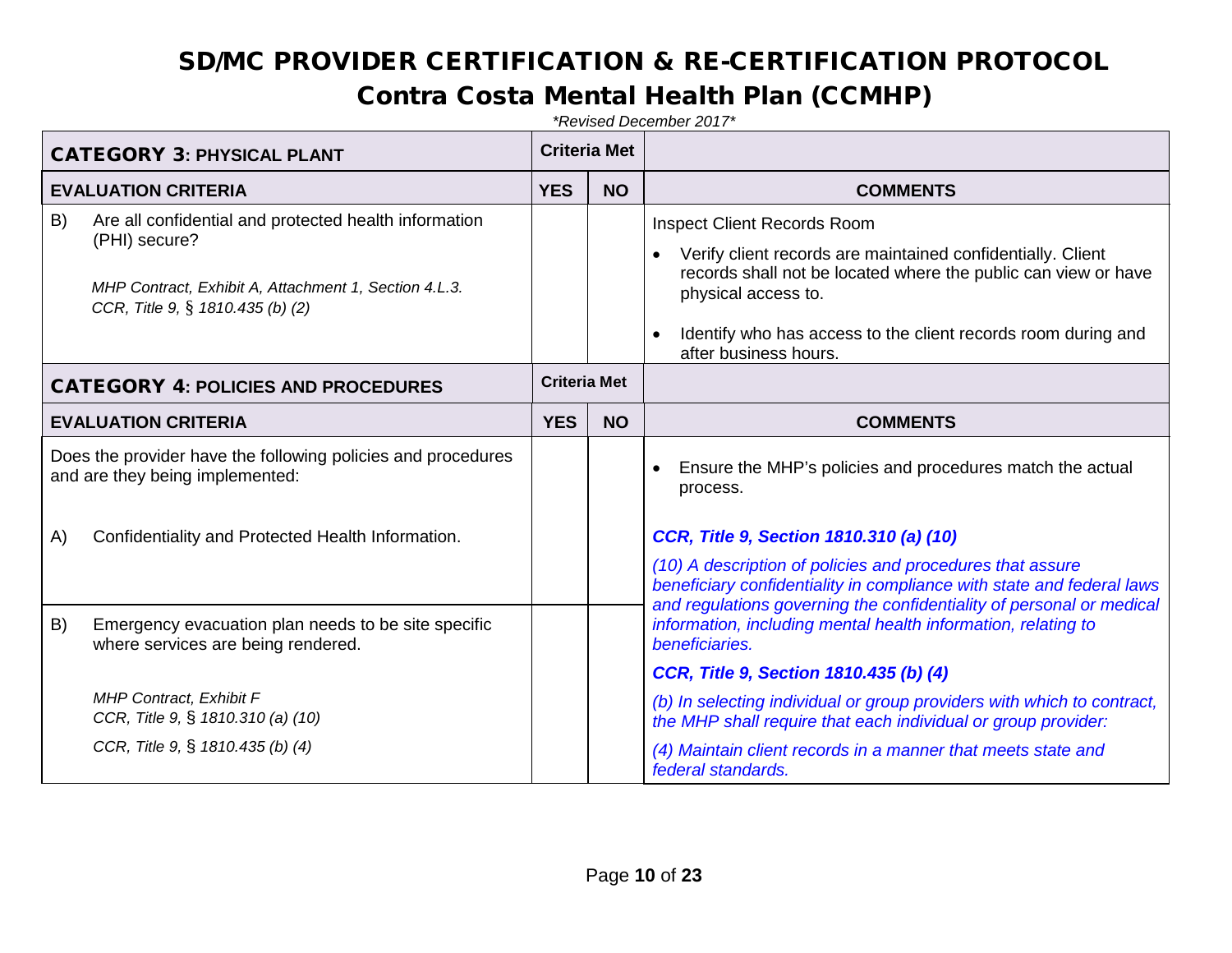#### Contra Costa Mental Health Plan (CCMHP)

| <b>CATEGORY 4: POLICIES AND PROCEDURES</b><br>(Continued)                                                                                                                                                                              |            | <b>Criteria Met</b> |                                                                                                                                                                                                                                                                           |
|----------------------------------------------------------------------------------------------------------------------------------------------------------------------------------------------------------------------------------------|------------|---------------------|---------------------------------------------------------------------------------------------------------------------------------------------------------------------------------------------------------------------------------------------------------------------------|
| <b>FEDERAL AND STATE CRITERIA</b>                                                                                                                                                                                                      | <b>YES</b> | <b>NO</b>           | <b>GUIDELINE FOR REVIEWS</b>                                                                                                                                                                                                                                              |
| Written personnel policies and procedures specific to<br>C)<br>screening licensed personnel/providers and checking the<br>excluded provider lists.                                                                                     |            |                     | Review the written policy and procedures to verify that the MHPs<br>hire and contract only with individuals or direct service providers<br>who:                                                                                                                           |
| The Excluded Individuals/Entities lists below are being<br>checked monthly and prior to hire or initiation of a contract:                                                                                                              |            |                     | 1. Are eligible to claim for and receive state and federal funds;<br>2. Have the required licensures that are valid and current; and<br>3. Are not on any excluded provider lists.                                                                                        |
| http://oig.hhs.gov/exclusions/exclusions_list.asp<br>https://files.medi-cal.ca.gov/pubsdoco/SandILanding.asp<br>https://www.sam.gov/portal/SAM/#1                                                                                      |            |                     | Verify that the MHP also has a process to verify the above upon<br>hire or initiation of the contract as well as a timeline as to when<br>periodic verifications will be performed.                                                                                       |
| MHP Contract, Exhibit A, Attachment 1, Section 4.L.5.<br>CCR, Title 9, §1840.314                                                                                                                                                       |            |                     | <b>NOTE:</b> The MHP cannot employ or contract with individuals or<br>providers excluded from participation in Federal health care<br>programs under either CCR, title 42, section 1128 or section<br>1128A of the Social Security Act and CFR, title 42, section 438.214 |
|                                                                                                                                                                                                                                        |            |                     | Social Security Act, Sections 1128 and 1128A                                                                                                                                                                                                                              |
|                                                                                                                                                                                                                                        |            |                     | CFR, Title 42, Sections 438.214 and 438.610                                                                                                                                                                                                                               |
|                                                                                                                                                                                                                                        |            |                     | DMH Letter No. 10-05                                                                                                                                                                                                                                                      |
| D)<br>General operating procedures must be site specific (e.g.,<br>hours of operation, disaster procedures, emergency<br>evacuation procedures, etc.).<br>MHP Contract, Exhibit A, Attachment 1, Section 4.L.5.<br>CCR, Title 9, § 533 |            |                     | Check that the provider has a current administrative manual, which<br>includes: general operating procedures (e.g., hours of operation,<br>disaster procedures, emergency evacuation procedures, etc.).                                                                   |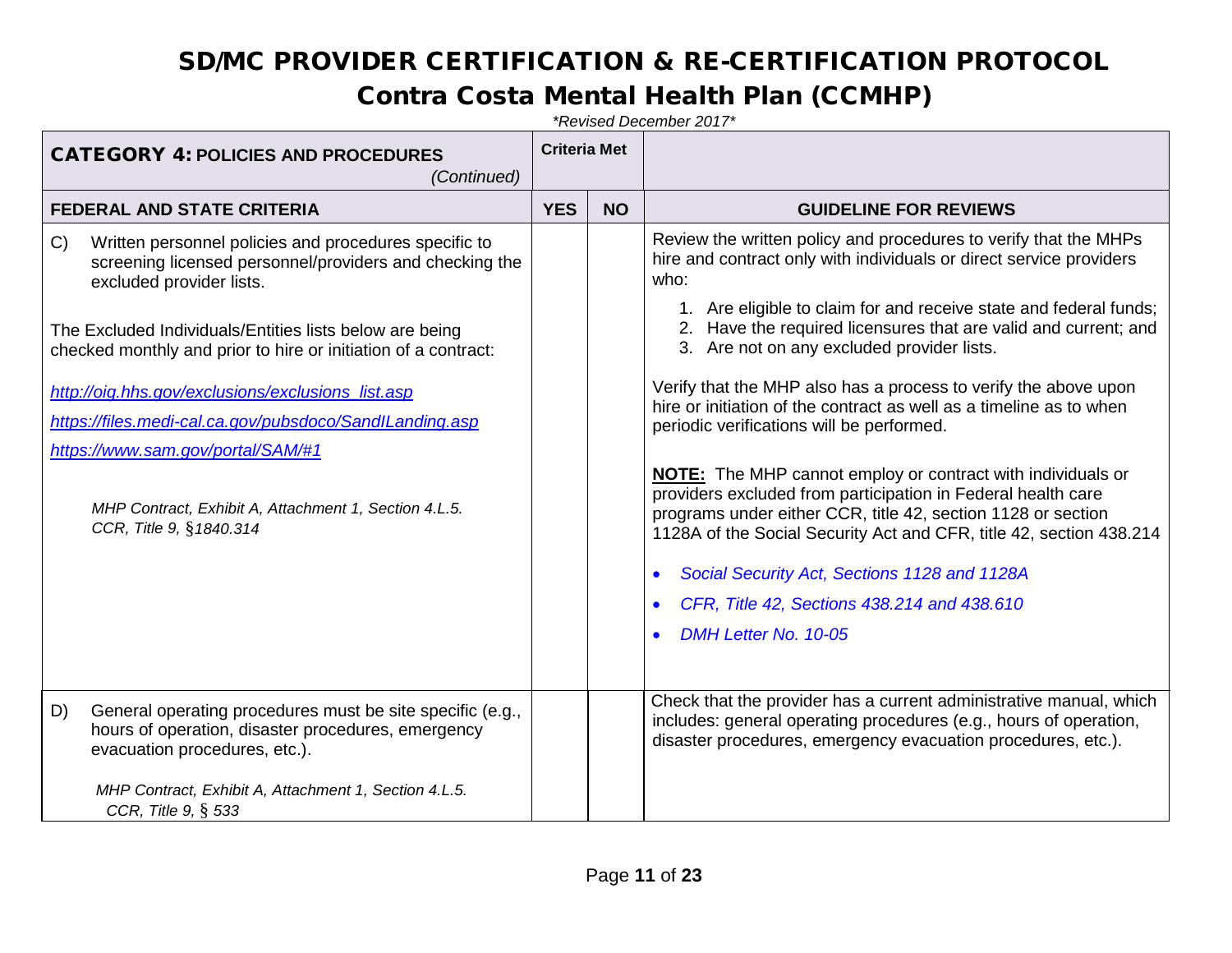#### Contra Costa Mental Health Plan (CCMHP)

| <b>CATEGORY 4: POLICIES AND PROCEDURES</b><br>(Continued) |                                                                                                                                                                                                                                                                                                             | <b>Criteria Met</b> |           |                                                                                                                                                                                                                                                         |
|-----------------------------------------------------------|-------------------------------------------------------------------------------------------------------------------------------------------------------------------------------------------------------------------------------------------------------------------------------------------------------------|---------------------|-----------|---------------------------------------------------------------------------------------------------------------------------------------------------------------------------------------------------------------------------------------------------------|
|                                                           | <b>FEDERAL AND STATE CRITERIA</b>                                                                                                                                                                                                                                                                           | <b>YES</b>          | <b>NO</b> | <b>GUIDELINE FOR REVIEWS</b>                                                                                                                                                                                                                            |
| E)                                                        | Maintenance policy to ensure the safety and well-being<br>of beneficiaries and staff. Must include site specific list of<br>contact to resolve maintenance issues.<br>MHP Contract, Exhibit A, Attachment 1, Section 4.L.4.                                                                                 |                     |           | Is the building county-owned or leased?<br>Review the building maintenance policy or the maintenance<br>agreement between the MHP and owner of the building where<br>services are provided.                                                             |
|                                                           | CCR, Title 9, § 1810.435(b)(2)                                                                                                                                                                                                                                                                              |                     |           | CCR, Title 9, Section 1810.435 (b) (2)<br>(b) In selecting individual or group providers with which to contract,<br>the MHP shall require that each individual or group provider:<br>(2) Maintain a safe facility.                                      |
| F)                                                        | Service delivery policies (e.g. types of service intake<br>process referral and linkage, length of services,<br>discharge, and discontinuation of services).<br>MHP Contract, Exhibit A, Attachment 1, Section 4.L.5.<br>CCR, Title 9, §§ 1810.209-210§§ 1810.212-213<br>§§ 1810.225, 1810.227 and 1810.249 |                     |           | Review the written policies and procedures of services provided at<br>the site. Check for policies and procedures regarding types of<br>service intake process referral and linkage, length of services,<br>discharge, and discontinuation of services. |
| G)                                                        | Unusual occurrence reporting (UOR) procedures relating<br>to health and safety issues.<br>MHP Contract, Exhibit A, Attachment 1, Section 4.L.5.<br>CCR, Title 9, § 1810.435 (b)(2)                                                                                                                          |                     |           | Review the written policies and procedures for the UOR<br>processes.                                                                                                                                                                                    |
| H)                                                        | Written procedures for referring individuals to a<br>psychiatrist when necessary, or to a physician, if a<br>psychiatrist is not available.<br>MHP Contract, Exhibit A, Attachment 1, Section 4.L.8.                                                                                                        |                     |           | Check that the provider has written procedures for referring<br>individuals to a psychiatrist when necessary, or to a physician, if a<br>psychiatrist is not available.                                                                                 |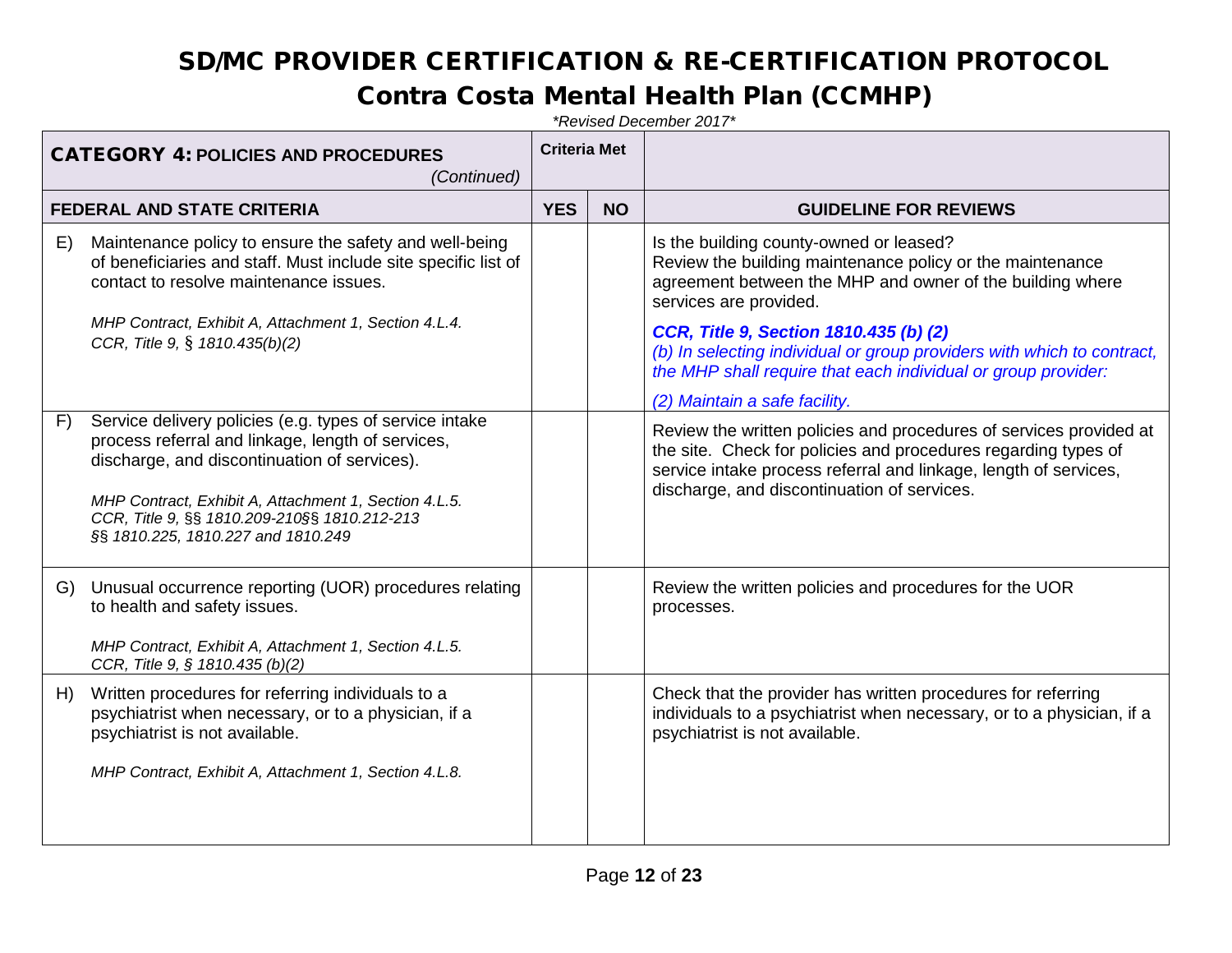#### Contra Costa Mental Health Plan (CCMHP)

| <b>CATEGORY 5: HEAD OF SERVICE &amp; LICENSED STAFF</b> |                                                                                                                                                                                                                                                                                                                                                                        | <b>Criteria Met</b> |           |                                                                                                                                                                                                                                                                                                                                                                                                                                                                                                                                                                                                                                                                                                                                                                                                                                                                                                                                                                                                                                                                                                                                                                                                                                                                                                                                                                                                                                                                                                                                            |
|---------------------------------------------------------|------------------------------------------------------------------------------------------------------------------------------------------------------------------------------------------------------------------------------------------------------------------------------------------------------------------------------------------------------------------------|---------------------|-----------|--------------------------------------------------------------------------------------------------------------------------------------------------------------------------------------------------------------------------------------------------------------------------------------------------------------------------------------------------------------------------------------------------------------------------------------------------------------------------------------------------------------------------------------------------------------------------------------------------------------------------------------------------------------------------------------------------------------------------------------------------------------------------------------------------------------------------------------------------------------------------------------------------------------------------------------------------------------------------------------------------------------------------------------------------------------------------------------------------------------------------------------------------------------------------------------------------------------------------------------------------------------------------------------------------------------------------------------------------------------------------------------------------------------------------------------------------------------------------------------------------------------------------------------------|
| <b>EVALUATION CRITERIA</b>                              |                                                                                                                                                                                                                                                                                                                                                                        | <b>YES</b>          | <b>NO</b> | <b>COMMENTS</b>                                                                                                                                                                                                                                                                                                                                                                                                                                                                                                                                                                                                                                                                                                                                                                                                                                                                                                                                                                                                                                                                                                                                                                                                                                                                                                                                                                                                                                                                                                                            |
| A)                                                      | Does the provider have as head of service a licensed<br>mental health professional or other appropriate<br>individual as described in CCR, Title 9, § 622 through<br>630? A copy of license is required.<br>CCR, Title $9, \S 680 (a)$<br>CCR, Title 9, § 1810.435 (c)(3)<br>CCR, Title 9, §§ 622 through 630<br>MHP Contract, Exhibit A, Attachment 1, Section 4.L.9. |                     |           | <b>MHP Contract, Exhibit A, Attachment 1, Section L, 9</b><br>The organizational provider's head of service, as defined in<br>California Code of Regulations (CCR), Title 9, Sections 622<br>through 630, is a licensed mental health professional or other<br>appropriate individual.<br>CCR, Title 9, Section 1810.435 (c) (3)<br>(c) In selecting organizational providers with which to contract, the<br>MHP shall require that each provider:<br>(3) Have as head of service a licensed mental health<br>professional or mental health rehabilitation specialist as<br>described in Section 622 through 630.<br>CCR, Title 9, Section 680 (a)<br>Outpatient services in Local Mental Health Services shall include:<br>(a) Minimum Professional Staff. Outpatient services shall be under<br>the direction of a person who qualifies under Section 623, 624,<br>625, 626, 627, 628, 629 or 630. In addition to the director, the<br>minimum professional staff shall include a psychiatrist,<br>psychologist, and social worker, except that under special<br>circumstances the Department may authorize the operation of an<br>outpatient service with less personnel.<br>In addition, the staff may include qualified registered nurses and<br>other professional disciplines.<br>A psychiatrist must assume medical responsibility as defined in<br>Section 522, and be present at least half-time during which the<br>services are provided except that under special circumstance the<br>Department may modify this requirement. |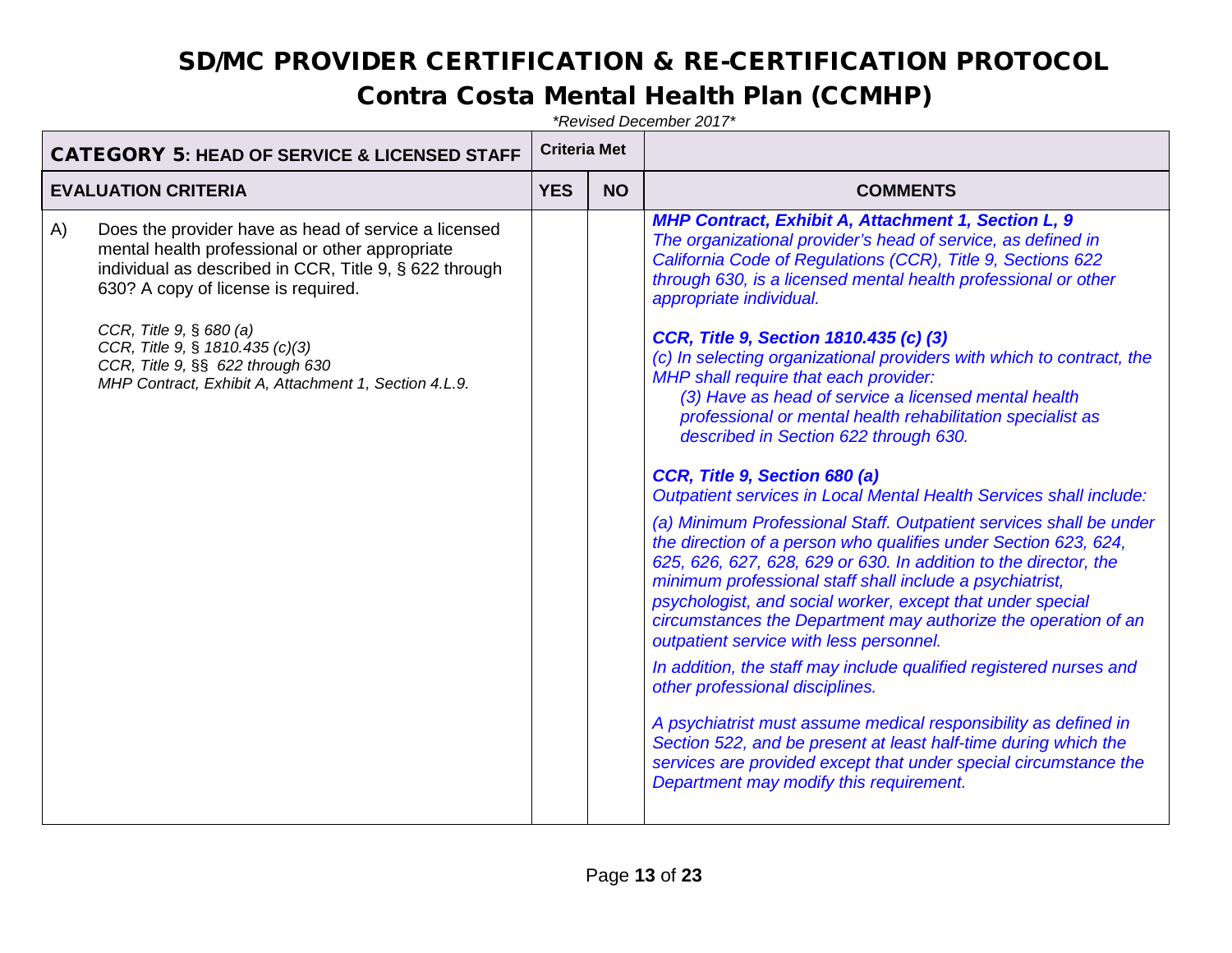#### Contra Costa Mental Health Plan (CCMHP)

| <b>COMMENTS</b>                                                                                                                                                                                                                                                                                                                                                                                                                                                                                                                                                                                                                                                                                                                                                                                                                                                                                                                                                                                                                                                                                                                                                                                                                                                                                                                                                                                                                                                                                                                                               |  |
|---------------------------------------------------------------------------------------------------------------------------------------------------------------------------------------------------------------------------------------------------------------------------------------------------------------------------------------------------------------------------------------------------------------------------------------------------------------------------------------------------------------------------------------------------------------------------------------------------------------------------------------------------------------------------------------------------------------------------------------------------------------------------------------------------------------------------------------------------------------------------------------------------------------------------------------------------------------------------------------------------------------------------------------------------------------------------------------------------------------------------------------------------------------------------------------------------------------------------------------------------------------------------------------------------------------------------------------------------------------------------------------------------------------------------------------------------------------------------------------------------------------------------------------------------------------|--|
| <b>CCR, Title 9, Section 625 Social Worker</b><br>A social worker who directs a service shall have a California<br>license as a clinical social worker granted by the State Board of<br><b>Behavioral Science Examiners or obtain such licensure within</b><br>three years following the commencement of employment, unless<br>continuously employed in the same class in the same program or<br>facility as of January 1, 1979, or enrolled in an accredited doctoral<br>program in social work, social welfare, or social science; and shall<br>have two years of post master's experience in a mental health<br>setting.<br>CCR, Title 9, Section 626 Marriage, Family and Child<br><b>Counselor</b><br>A marriage, family and child counselor who directs a service shall<br>have obtained a California license as a marriage, family, and child<br>counselor granted by the State Board of Behavioral Science<br>Examiners and have received specific instructions, or its<br>equivalent, as required for licensure on January 1, 1981, and shall<br>have two years of post-master's experience in a mental health<br>setting. The term, specific instruction, contained in Sections 5751<br>and 5751.3 of the Welfare and Institutions Code, shall not be<br>limited to school, college, or university classroom instruction, but<br>may include equivalent demonstrated experience in assessment,<br>diagnosis, prognosis, and counseling, and psychotherapeutic<br>treatment of premarital, marriage, family, and child relationship<br>dysfunctions. |  |
|                                                                                                                                                                                                                                                                                                                                                                                                                                                                                                                                                                                                                                                                                                                                                                                                                                                                                                                                                                                                                                                                                                                                                                                                                                                                                                                                                                                                                                                                                                                                                               |  |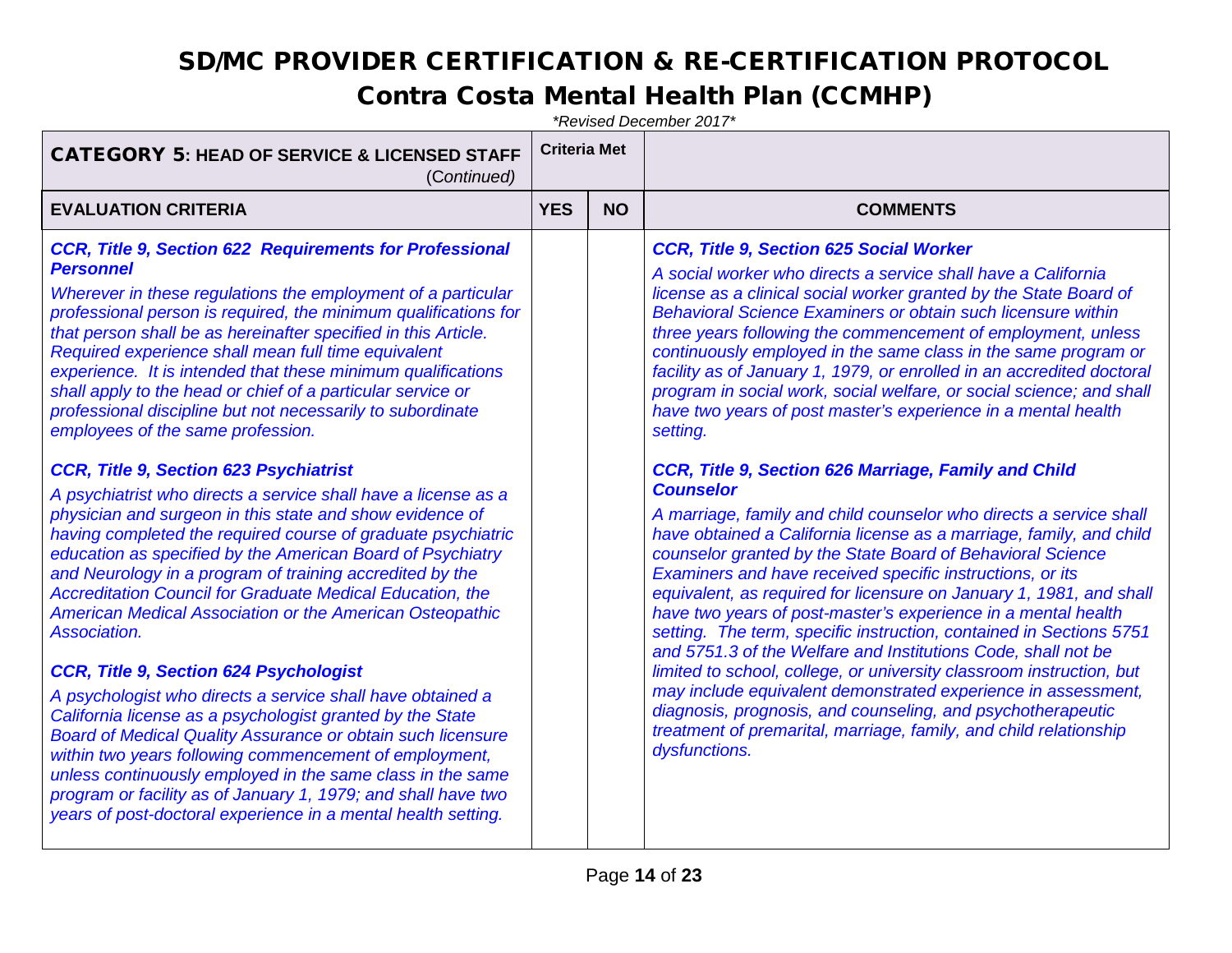#### Contra Costa Mental Health Plan (CCMHP)

| <b>CATEGORY 5: HEAD OF SERVICE &amp; LICENSED STAFF</b><br>(Continued)                                                                                                                                                                                                                                                                                                                                                                                                                                                                                                                                                                                                                                                                                                                                                                                                                                                                                                                                                                                                                                                                                                                                                                                                                                                                                                                                                               |            | <b>Criteria Met</b> |                                                                                                                                                                                                                                                                                                                                                                                                                                                                                                                                                                                                                                                                                                                                                                                                                                                                                                                                                                                                                                                                                                                                                                                                                                                                                                                                                                                                                                                                                                                                                                                                                                                                                                                                                                                                                                                                                                                                                                                                                                                                                                                                                                                                                                                                               |
|--------------------------------------------------------------------------------------------------------------------------------------------------------------------------------------------------------------------------------------------------------------------------------------------------------------------------------------------------------------------------------------------------------------------------------------------------------------------------------------------------------------------------------------------------------------------------------------------------------------------------------------------------------------------------------------------------------------------------------------------------------------------------------------------------------------------------------------------------------------------------------------------------------------------------------------------------------------------------------------------------------------------------------------------------------------------------------------------------------------------------------------------------------------------------------------------------------------------------------------------------------------------------------------------------------------------------------------------------------------------------------------------------------------------------------------|------------|---------------------|-------------------------------------------------------------------------------------------------------------------------------------------------------------------------------------------------------------------------------------------------------------------------------------------------------------------------------------------------------------------------------------------------------------------------------------------------------------------------------------------------------------------------------------------------------------------------------------------------------------------------------------------------------------------------------------------------------------------------------------------------------------------------------------------------------------------------------------------------------------------------------------------------------------------------------------------------------------------------------------------------------------------------------------------------------------------------------------------------------------------------------------------------------------------------------------------------------------------------------------------------------------------------------------------------------------------------------------------------------------------------------------------------------------------------------------------------------------------------------------------------------------------------------------------------------------------------------------------------------------------------------------------------------------------------------------------------------------------------------------------------------------------------------------------------------------------------------------------------------------------------------------------------------------------------------------------------------------------------------------------------------------------------------------------------------------------------------------------------------------------------------------------------------------------------------------------------------------------------------------------------------------------------------|
| <b>EVALUATION CRITERIA</b>                                                                                                                                                                                                                                                                                                                                                                                                                                                                                                                                                                                                                                                                                                                                                                                                                                                                                                                                                                                                                                                                                                                                                                                                                                                                                                                                                                                                           | <b>YES</b> | <b>NO</b>           | <b>COMMENTS</b>                                                                                                                                                                                                                                                                                                                                                                                                                                                                                                                                                                                                                                                                                                                                                                                                                                                                                                                                                                                                                                                                                                                                                                                                                                                                                                                                                                                                                                                                                                                                                                                                                                                                                                                                                                                                                                                                                                                                                                                                                                                                                                                                                                                                                                                               |
| CCR, Title 9, Section 627 Nurse<br>A nurse shall be licensed to practice as a registered nurse by<br>the Board of Nursing Education and Nurse Registration in this<br>State and possess a master's degree in psychiatric or public<br>health nursing, and two years of nursing experience in a<br>mental health setting. Additional post-baccalaureate nursing<br>experience in a mental health setting may be substituted on a<br>year-for-year basis for the educational requirement.<br><b>CCR, Title 9, Section 628 Licensed Vocational Nurse</b><br>A licensed vocational nurse shall have a license to practice<br>vocational nursing by the Board of Vocational Nurse and<br>Psychiatric Technician Examiners and possess six years of<br>post-license experience in a mental health setting. Up to four<br>years of college or university education may be substituted for<br>the required vocational nursing experience on a year-for-year<br>basis.<br>CCR, Title 9, Section 629 Psychiatric Technician<br>A psychiatric technician shall have a current license to<br>practice as a psychiatric technician by the Board of Vocational<br>Nurse and Psychiatric Technician Examiners and six years of<br>post-license experience in a mental health setting. Up to four<br>years of college or university education may be substituted for<br>the required psychiatric technician experience on a year-for-<br>year basis. |            |                     | CCR, Title 9, Section 630 Mental Health Rehabilitation<br><b>Specialist</b><br>A mental health rehabilitation specialist shall be an individual who has a<br>baccalaureate degree and four years of experience in a mental health<br>setting as a specialist in the fields of physical restoration, social<br>adjustment, or vocational adjustment. Up to two years of graduate<br>professional education may be substituted for the experience requirement<br>on a year-for-year basis; up to two years of post-associate arts clinical<br>experience may be substituted for the required educational experience in<br>addition to the requirement of four years experience in a mental health<br>setting.<br><b>BUSINESS AND PROFESSIONS CODE SECTION 4999.20</b><br>$(a)(1)$ "Professional clinical counseling" means the application of<br>counseling interventions and psychotherapeutic techniques to identify and<br>remediate cognitive, mental, and emotional issues, including personal<br>growth, adjustment to disability, crisis intervention, and psychosocial and<br>environmental problems, and the use, application, and integration of the<br>coursework and training required by Sections 4999.32 and 4999.33.<br>"Professional clinical counseling" includes conducting assessments for<br>the purpose of establishing counseling goals and objectives to empower<br>individuals to deal adequately with life situations, reduce stress,<br>experience growth, change behavior, and make well-informed, rational<br>decisions. (2) "Professional clinical counseling" is focused exclusively on<br>the application of counseling interventions and psychotherapeutic<br>techniques for the purposes of improving mental health, and is not<br>intended to capture other, nonclinical forms of counseling for the<br>purposes of licensure. For purposes of this paragraph, "nonclinical"<br>means non-mental health. (3)"Professional clinical counseling" does not<br>include the assessment or treatment of couples or families unless the<br>professional clinical counselor has completed all of the (required) training<br>and education: (4) "Professional clinical counseling" does not include the<br>provision of clinical social work services. |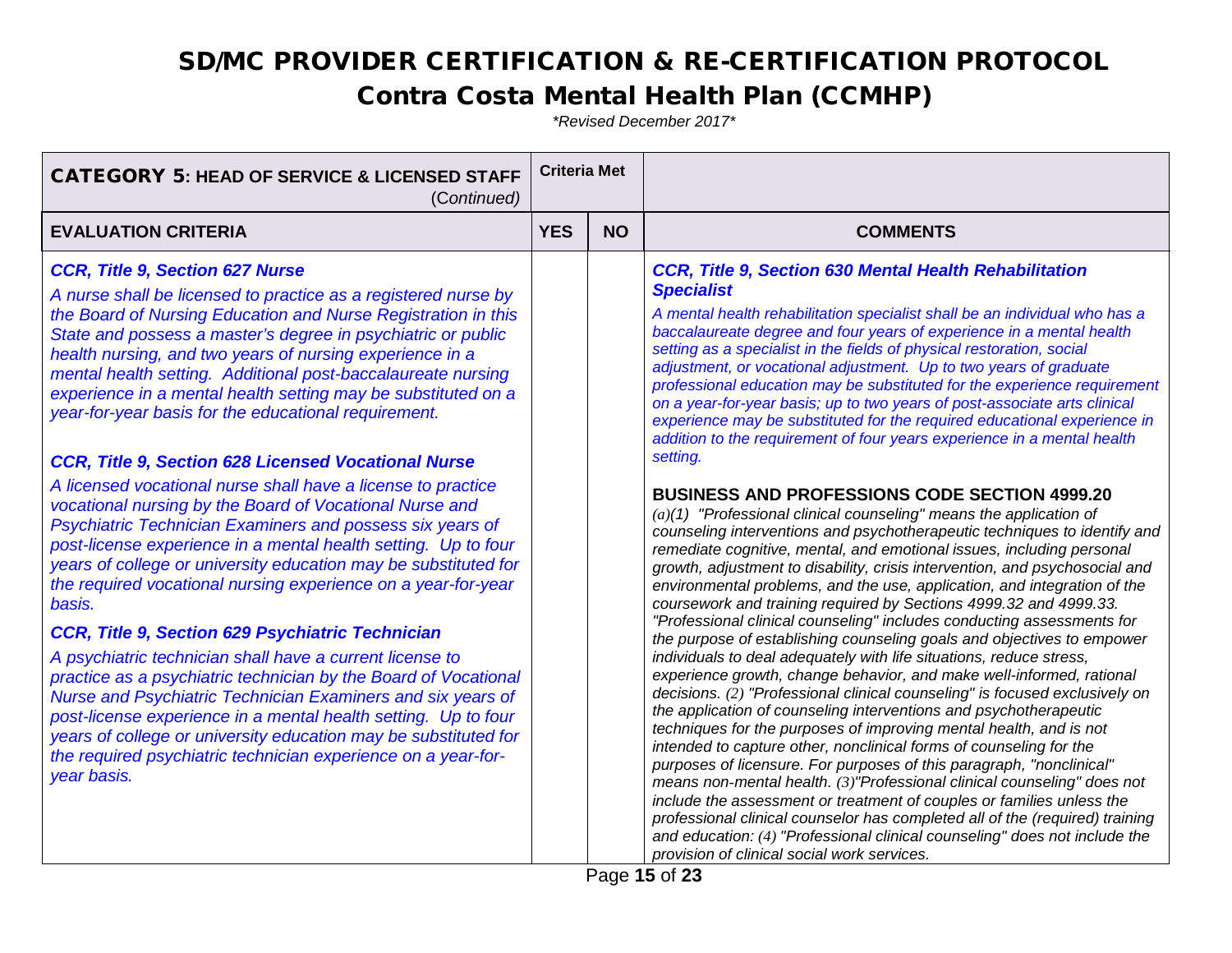#### Contra Costa Mental Health Plan (CCMHP)

| <b>CATEGORY 6: MEDICATION SUPPORT SERVICES</b>                                                                                                                                    |            | <b>Criteria Met</b> |                                                                                                                                                                                                                                                      |
|-----------------------------------------------------------------------------------------------------------------------------------------------------------------------------------|------------|---------------------|------------------------------------------------------------------------------------------------------------------------------------------------------------------------------------------------------------------------------------------------------|
| <b>EVALUATION CRITERIA</b>                                                                                                                                                        | <b>YES</b> | <b>NO</b>           | <b>COMMENTS</b>                                                                                                                                                                                                                                      |
| Does the provider store or maintain medications on site?                                                                                                                          |            |                     | If the response is 'NO', indicate that in the 'Criteria Met' column<br>and skip the remaining category.                                                                                                                                              |
| Are there policies and procedures in place for dispensing,<br>administering, and storing medications for each of the<br>following and do practices match policies and procedures: |            |                     |                                                                                                                                                                                                                                                      |
| A. LABELING<br>1. Are all medications obtained by prescription labeled in                                                                                                         |            |                     | Ask how the Provider ensures prescriptions are labeled in<br>compliance with federal and state laws.                                                                                                                                                 |
| compliance with federal and state laws? Including but                                                                                                                             |            |                     | Check the medication labels for compliance.                                                                                                                                                                                                          |
| not limited to:<br>Name of beneficiary<br>$\bullet$<br>Name of Prescriber<br>$\bullet$<br>Name of the medication<br>Dosage/Strength<br>$\bullet$                                  |            |                     | Determine how multi-dose vials are stored. Check the multi-dose<br>vials to see if any opened multi-dose vials are dated, initialed and<br>refrigerated (e.g. insulin, tuberculin). All multi-dose vials must be<br>dated and initialed when opened. |
| Route of administration<br>$\bullet$<br>Frequency<br>$\bullet$<br>Quantity of contents<br>$\bullet$<br><b>Indications and Usage</b><br>$\bullet$<br>Date of expiration            |            |                     | NOTE: Prescription labels may be altered only by persons legally<br>authorized to do so.                                                                                                                                                             |
| MHP Contract, Exhibit A, Attachment 1, Section 4.L.10                                                                                                                             |            |                     |                                                                                                                                                                                                                                                      |
| <b>B. INCOMING (RECEIPT) MEDICATION LOG</b>                                                                                                                                       |            |                     | Review the Incoming (Receipt) medication log.                                                                                                                                                                                                        |
| 1. Are all medications entering the facility logged?<br>This includes:                                                                                                            |            |                     | CCR, Title 22, § 73361 - Pharmaceutical Service - Drug Order<br><b>Records</b>                                                                                                                                                                       |
| Prescriptions for individual patients/clients<br>٠                                                                                                                                |            |                     | Facilities shall maintain a record which includes, for each drug                                                                                                                                                                                     |
| House supply<br>٠                                                                                                                                                                 |            |                     | ordered by prescription, the drug name, strength and quantity, the<br>name of the patient, the date ordered, the date received and the                                                                                                               |
| Sample medications<br>CCR, Title 22, § 73361                                                                                                                                      |            |                     | name of the issuing pharmacy. The records shall be kept at least<br>one year.                                                                                                                                                                        |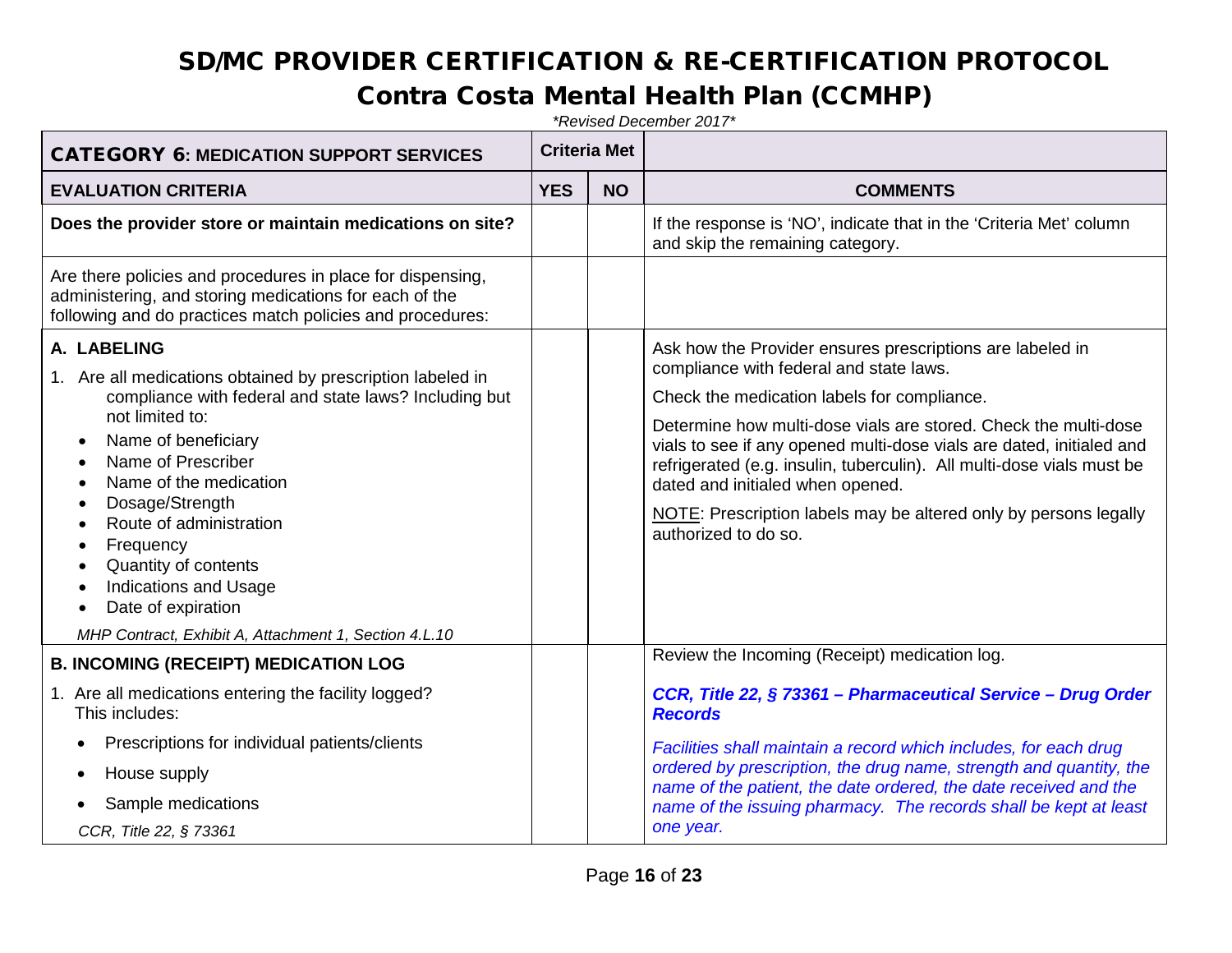#### Contra Costa Mental Health Plan (CCMHP)

| <b>Criteria Met</b> |           |                                                                                                                                                                                                                                                                                                                                                                                                                                |  |
|---------------------|-----------|--------------------------------------------------------------------------------------------------------------------------------------------------------------------------------------------------------------------------------------------------------------------------------------------------------------------------------------------------------------------------------------------------------------------------------|--|
| <b>YES</b>          | <b>NO</b> | <b>COMMENTS</b>                                                                                                                                                                                                                                                                                                                                                                                                                |  |
|                     |           | Review the Incoming (Receipt) medication log.<br>CCR, Title 22, § 73361 - Pharmaceutical Service - Drug Order<br><b>Records</b><br>Facilities shall maintain a record which includes, for each drug<br>ordered by prescription, the drug name, strength and quantity, the<br>name of the patient, the date ordered, the date received and the<br>name of the issuing pharmacy. The records shall be kept at least<br>one year. |  |
|                     |           | Review temperature log - Is it current?                                                                                                                                                                                                                                                                                                                                                                                        |  |
|                     |           | Check room and refrigerator thermometers to verify that they are at<br>the appropriate temperatures.                                                                                                                                                                                                                                                                                                                           |  |
|                     |           | No food should be stored in the same refrigerator as medications.                                                                                                                                                                                                                                                                                                                                                              |  |
|                     |           |                                                                                                                                                                                                                                                                                                                                                                                                                                |  |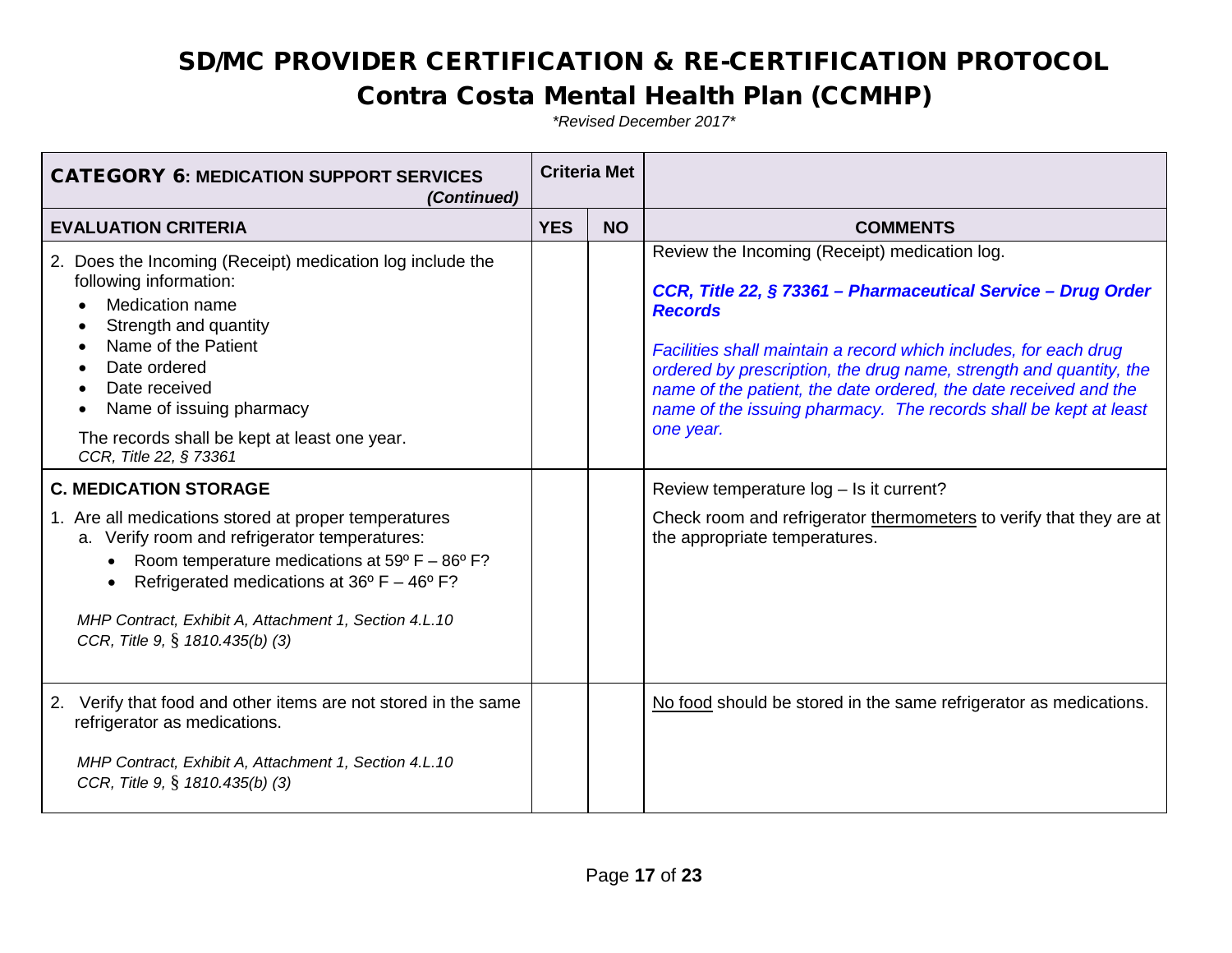#### Contra Costa Mental Health Plan (CCMHP)

| <b>CATEGORY 6: MEDICATION SUPPORT SERVICES</b><br>(Continued)                                                                                                                                                                                                                                                                                                                                                                                                                                                                                                                                                                                                                                                                                |            | <b>Criteria Met</b> |                                                                                                                                                                                                                                                                                                                                                                                                                                                                                                                                                                                                                                                                                                                                                                                                                                                                                                                                                                                                                                                                                                                                                                                                                                                                                                                                                                       |
|----------------------------------------------------------------------------------------------------------------------------------------------------------------------------------------------------------------------------------------------------------------------------------------------------------------------------------------------------------------------------------------------------------------------------------------------------------------------------------------------------------------------------------------------------------------------------------------------------------------------------------------------------------------------------------------------------------------------------------------------|------------|---------------------|-----------------------------------------------------------------------------------------------------------------------------------------------------------------------------------------------------------------------------------------------------------------------------------------------------------------------------------------------------------------------------------------------------------------------------------------------------------------------------------------------------------------------------------------------------------------------------------------------------------------------------------------------------------------------------------------------------------------------------------------------------------------------------------------------------------------------------------------------------------------------------------------------------------------------------------------------------------------------------------------------------------------------------------------------------------------------------------------------------------------------------------------------------------------------------------------------------------------------------------------------------------------------------------------------------------------------------------------------------------------------|
| <b>EVALUATION CRITERIA</b>                                                                                                                                                                                                                                                                                                                                                                                                                                                                                                                                                                                                                                                                                                                   | <b>YES</b> | <b>NO</b>           | <b>COMMENTS</b>                                                                                                                                                                                                                                                                                                                                                                                                                                                                                                                                                                                                                                                                                                                                                                                                                                                                                                                                                                                                                                                                                                                                                                                                                                                                                                                                                       |
| 3. Are medications intended for external-use-only stored<br>separately from oral and injectable medications?<br>MHP Contract, Exhibit A, Attachment 1, Section 4.L.10                                                                                                                                                                                                                                                                                                                                                                                                                                                                                                                                                                        |            |                     | Ask to see the medications used for external use only – check the<br>labels and expiration dates. Verify that external medications are<br>stored separately from oral and injectable medications.                                                                                                                                                                                                                                                                                                                                                                                                                                                                                                                                                                                                                                                                                                                                                                                                                                                                                                                                                                                                                                                                                                                                                                     |
| 4. Are medications stored in a locked area with access limited<br>to those medical personnel authorized to prescribe,<br>dispense or administer medication?<br>MHP Contract, Exhibit A, Attachment 1, Section 4.L.10<br>CCR, Title 9, § 1810.435 (b) (3)                                                                                                                                                                                                                                                                                                                                                                                                                                                                                     |            |                     | Check the medication storage area and how the area is<br>secured/locked.<br>Identify who has access to the medication room or ask to see a list<br>of staff who have access.                                                                                                                                                                                                                                                                                                                                                                                                                                                                                                                                                                                                                                                                                                                                                                                                                                                                                                                                                                                                                                                                                                                                                                                          |
| <b>D. MEDICATION DISPENSING LOG</b><br>1. All medications dispensed or administered must be<br>logged, regardless of their source. The log should<br>indicate:<br>a. The date and time the medication was dispensed or<br>administered<br>The source of the medication<br>b <sub>1</sub><br>The lot and/or vial number if the medication was<br>C.<br>administered from a multi-dose container or sample<br>card<br>The name of the patient receiving the medication<br>d.<br>The dosage of the medication given<br>е.<br>The route of administration used<br>t.<br>The signature of authorized staff who dispensed or<br>α.<br>administered the medication<br>CCR, Title 22, § 73313(f)<br>CCR, Title 22, § 73351<br>CCR, Title 22, § 73353 |            |                     | Review the medication log for the required documentation.<br>CCR, Title 22, § 73313(f)<br>The time and dose of drug administered to the patient shall be properly<br>recorded in each patient's medication record by the person who<br>administered the drug.<br><b>CCR, Title 22, § 73351</b><br>There shall be written policies and procedures for safe and effective<br>distribution, control, use and disposition of drugs developed by the<br>patient care policy committee. The committee shall monitor<br>implementation of the policies and procedures and make<br>recommendations for improvement.<br>CCR, Title 22, § 73353<br>No drugs shall be administered except upon the order of a person<br>lawfully authorized to prescribe for and treat human illness. All such<br>orders shall be in writing and signed by the person giving the order. The<br>name, quantity or duration of therapy, dosage and time of administration<br>of the drug, the route of administration if other than oral and the site of<br>injection when indicated shall be specified. Telephone orders may be<br>given only to a licensed pharmacist or licensed nurse and shall be<br>immediately recorded in the patient's health record and shall be signed<br>by the prescriber within 48 hours. The signing of orders shall be by<br>signature or a personal computer key. |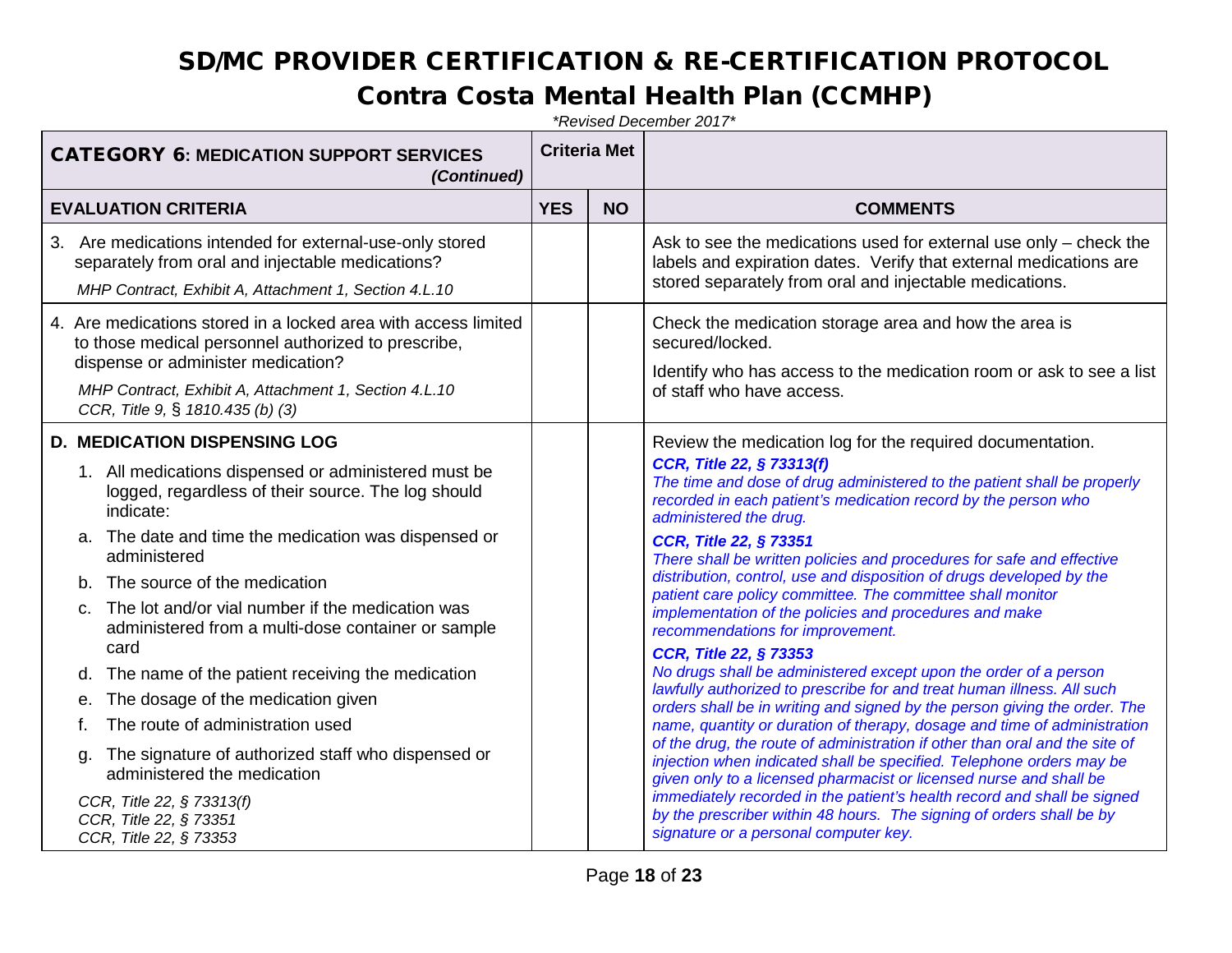#### Contra Costa Mental Health Plan (CCMHP)

| <b>CATEGORY 6: MEDICATION SUPPORT SERVICES</b><br>(Continued)                                                                                                                                                                                                                                                                                                                                              |            | <b>Criteria Met</b> |                                                                                                                                                                                                                                                                                                                                                                                                                                                                                                                                                                                                                                                                                                                                                                            |
|------------------------------------------------------------------------------------------------------------------------------------------------------------------------------------------------------------------------------------------------------------------------------------------------------------------------------------------------------------------------------------------------------------|------------|---------------------|----------------------------------------------------------------------------------------------------------------------------------------------------------------------------------------------------------------------------------------------------------------------------------------------------------------------------------------------------------------------------------------------------------------------------------------------------------------------------------------------------------------------------------------------------------------------------------------------------------------------------------------------------------------------------------------------------------------------------------------------------------------------------|
| <b>EVALUATION CRITERIA</b>                                                                                                                                                                                                                                                                                                                                                                                 | <b>YES</b> | <b>NO</b>           | <b>COMMENTS</b>                                                                                                                                                                                                                                                                                                                                                                                                                                                                                                                                                                                                                                                                                                                                                            |
| E. AUDITING SUPPLIES OF CONTROLLED SUBSTANCES<br>1. Is a separate log maintained for Scheduled II, III and IV<br>controlled drugs?<br>CCR, Title 22, § 73367(b)                                                                                                                                                                                                                                            |            |                     | Verify which staff the facility has designated access to the<br>Schedule II, III and IV controlled drugs.                                                                                                                                                                                                                                                                                                                                                                                                                                                                                                                                                                                                                                                                  |
| 2. Are records reconciled at least daily and retained at least<br>one year?<br>CCR, Title 22, § 73367(b)                                                                                                                                                                                                                                                                                                   |            |                     | Review the current controlled substances medication log to<br>determine if appropriate licensed staff is reconciling the log at least<br>daily or every shift.                                                                                                                                                                                                                                                                                                                                                                                                                                                                                                                                                                                                             |
| 3. Does the controlled substance record include:<br>a. Patient Name<br>b. Prescriber<br><b>Prescription number</b><br>C.<br>Drug Name<br>Strength<br>е.<br>Dose administered<br>Date and time of administration<br>q.<br>h. Signature of person administering the drug<br>NOTE: If supplied as part of a unit dose medication system,<br>it does not need to be separate from other medication<br>records. |            |                     | Review the controlled substances medication record and verify the<br>required information is documented.<br>CCR, Title 22, § 73367(b)<br>Separate records of use shall be maintained on all Schedule II drugs.<br>Such records shall be maintained accurately and shall include the<br>name of the patient and the prescriber, the prescription number, the<br>drug name, strength and dose administered; the date and time of<br>administration and the signature of the person administering the drug.<br>Such records shall be reconciled at least daily and shall be retained<br>at least one year. If such drugs are supplied on a scheduled basis as<br>part of a unit dose medication system, such records need not be<br>separate from patient medication records. |
| CCR, Title 22, § 73367(b)<br>4. Are controlled drugs kept separate from non-controlled<br>drugs?<br>CCR, Title 22, § 73367(a)                                                                                                                                                                                                                                                                              |            |                     | Verify that controlled drugs are stored separately from non-<br>controlled drugs.                                                                                                                                                                                                                                                                                                                                                                                                                                                                                                                                                                                                                                                                                          |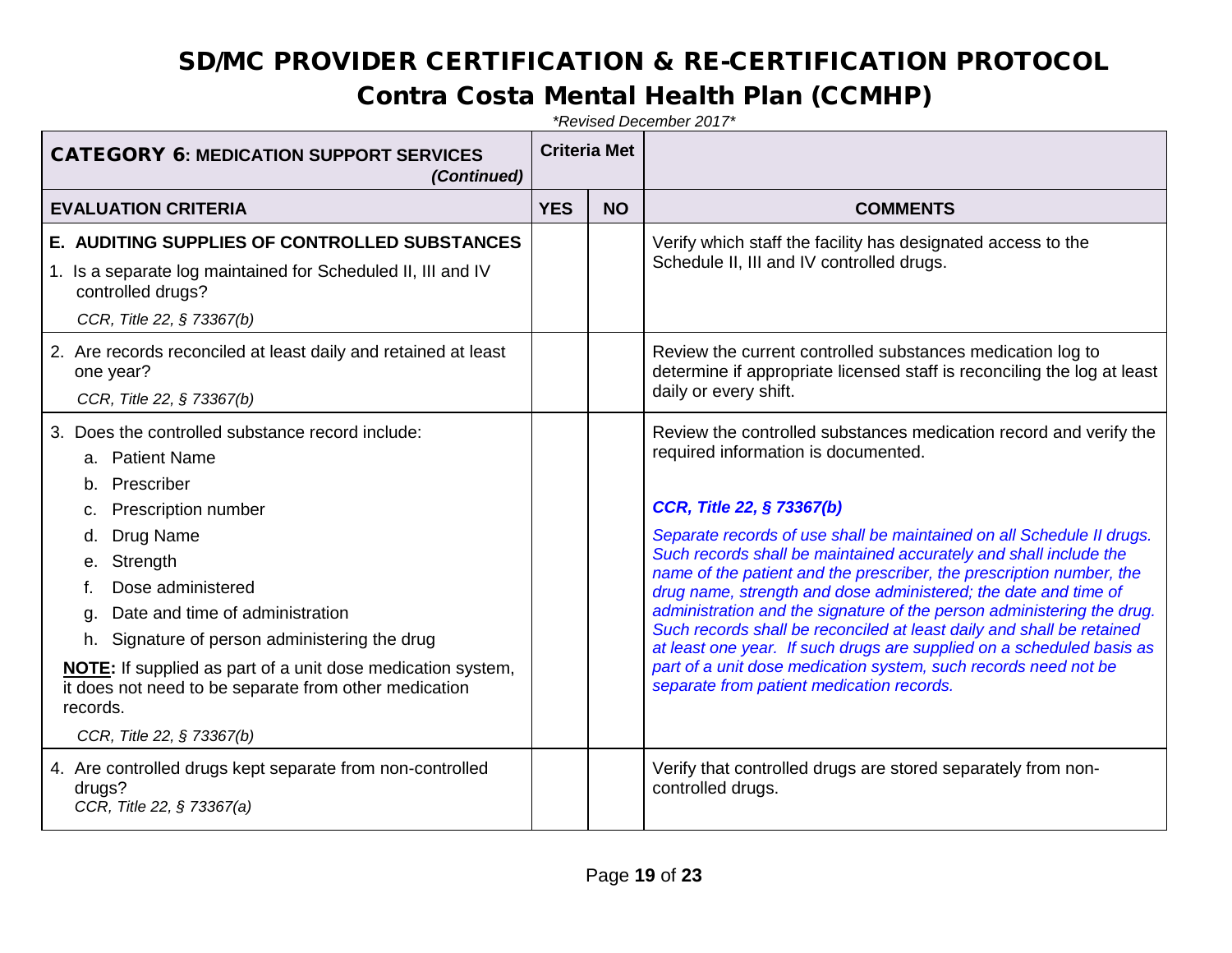#### Contra Costa Mental Health Plan (CCMHP)

| <b>CATEGORY 6: MEDICATION SUPPORT SERVICES</b><br>(Continued)                                                                                                                                                                                                                            | <b>Criteria Met</b> |           |                                                                                                                                                                                                                                                                                                                                                                                                                                        |
|------------------------------------------------------------------------------------------------------------------------------------------------------------------------------------------------------------------------------------------------------------------------------------------|---------------------|-----------|----------------------------------------------------------------------------------------------------------------------------------------------------------------------------------------------------------------------------------------------------------------------------------------------------------------------------------------------------------------------------------------------------------------------------------------|
| <b>EVALUATION CRITERIA</b>                                                                                                                                                                                                                                                               | <b>YES</b>          | <b>NO</b> | <b>COMMENTS</b>                                                                                                                                                                                                                                                                                                                                                                                                                        |
| <b>F. MEDICATION DISPOSAL</b><br>1. Are medications disposed of after the expiration date?<br>MHP Contract, Exhibit A, Attachment 1, Section 4.L.10<br>CCR, Title 22, § 73369                                                                                                            |                     |           | Ask how expired medications are monitored and checked.<br>Ask how the expired medications are disposed of at the site, the<br>staff involved, and how often this occurs.<br>Verify the location of where the expired medications are stored.<br>Check the expiration dates of the medications stored. For all<br>medications expired and still on the shelf, list the name of the<br>medication and date of the expiration in the POC. |
| Is a medication log maintained to ensure the provider<br>2.<br>disposes of expired, contaminated, deteriorated and<br>abandoned drugs in a manner consistent with state and<br>federal laws?<br>MHP Contract, Exhibit A, Attachment 1, Section 4.L.10<br>CCR, Title 22, § 73369(b)(1)(2) |                     |           | Ask how expired, contaminated, deteriorated and abandoned<br>medications are disposed of. Is it in a manner consistent with<br>state and federal laws?<br>Ask to see the medication/dispensing log where the expired,<br>contaminated, deteriorated or abandoned medications are<br>recorded.<br>Ask how Schedule II, III, or IV controlled drugs are handled.                                                                         |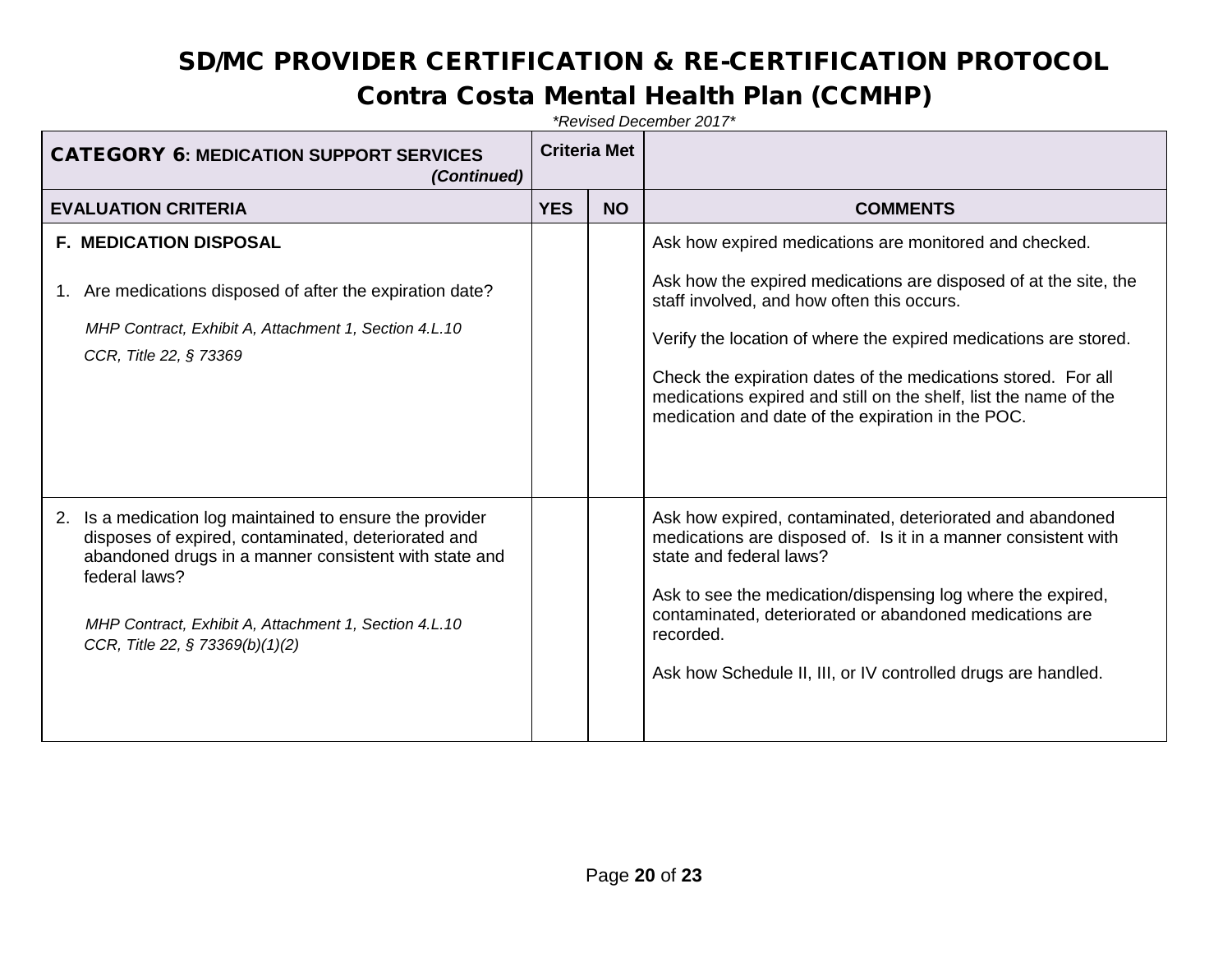#### Contra Costa Mental Health Plan (CCMHP)

| <b>CATEGORY 6: MEDICATION SUPPORT SERVICES</b><br>(Continued)                                                                                                                                                                                                                                                                                                                                                                                            |  | <b>Criteria Met</b> |                                                                                                                                                                                                                                                                                                                                                                                                                                                                                                                                                                                                                                                                                                                                                                                                                                                                                                                                                                                                                                                                                                                                                                                                                                                                                                                                                                                                                                                                                                                                                           |  |
|----------------------------------------------------------------------------------------------------------------------------------------------------------------------------------------------------------------------------------------------------------------------------------------------------------------------------------------------------------------------------------------------------------------------------------------------------------|--|---------------------|-----------------------------------------------------------------------------------------------------------------------------------------------------------------------------------------------------------------------------------------------------------------------------------------------------------------------------------------------------------------------------------------------------------------------------------------------------------------------------------------------------------------------------------------------------------------------------------------------------------------------------------------------------------------------------------------------------------------------------------------------------------------------------------------------------------------------------------------------------------------------------------------------------------------------------------------------------------------------------------------------------------------------------------------------------------------------------------------------------------------------------------------------------------------------------------------------------------------------------------------------------------------------------------------------------------------------------------------------------------------------------------------------------------------------------------------------------------------------------------------------------------------------------------------------------------|--|
| <b>EVALUATION CRITERIA</b>                                                                                                                                                                                                                                                                                                                                                                                                                               |  | <b>NO</b>           | <b>COMMENTS</b>                                                                                                                                                                                                                                                                                                                                                                                                                                                                                                                                                                                                                                                                                                                                                                                                                                                                                                                                                                                                                                                                                                                                                                                                                                                                                                                                                                                                                                                                                                                                           |  |
| 3. When medication has reached its expiration date, the<br>disposal of the medication must be logged. The log<br>should include the following information:<br>a. The name of the patient<br>Medication name and strength<br>b.<br>The prescription number<br>c.<br>Amount destroyed<br>d.<br>Date of destruction<br>е.<br>Name and signatures of witnesses<br>f.<br>Logs are to be retained for at least three years.<br>CCR, Title 22, § 73369(b)(1)(2) |  |                     | Review the expired medication disposal log and verify the required<br>information is documented.<br>CCR, Title 22, Section 73369 Pharmaceutical Service - Disposal<br>of Drugs<br>(a) Discontinued individual patient's drugs supplied by prescription or<br>those which remain in the facility after discharge shall be<br>destroyed by the facility in the following manner:<br>1) Drugs listed in Schedules II, III or IV of the Federal<br><b>Comprehensive Drug Abuse Prevention and Control Act of</b><br>1970 shall be destroyed by the facility in the presence of a<br>pharmacist and a registered nurse employed by the facility.<br>The name of the patient, the name and strength of the drug,<br>the prescription number, the amount destroyed, the date of<br>destruction, and the signatures of the witnesses required<br>above shall be recorded in the patient's health record or in a<br>separate log. Such log shall be retained for at least three<br>years.<br>2) Drugs not listed under Schedules II, III or IV of the Federal<br><b>Comprehensive Drug Abuse Prevention and Control Act of</b><br>1970 shall be destroyed by the facility in the presence of a<br>pharmacist or registered nurse. The name of the patient, the<br>name and strength of the drug, the prescription number, if<br>applicable, the amount destroyed, the date of destruction and<br>the signatures of two witnesses shall be recorded in the<br>patient's health record or in a separate log. Such log shall be<br>retained for at least three years. |  |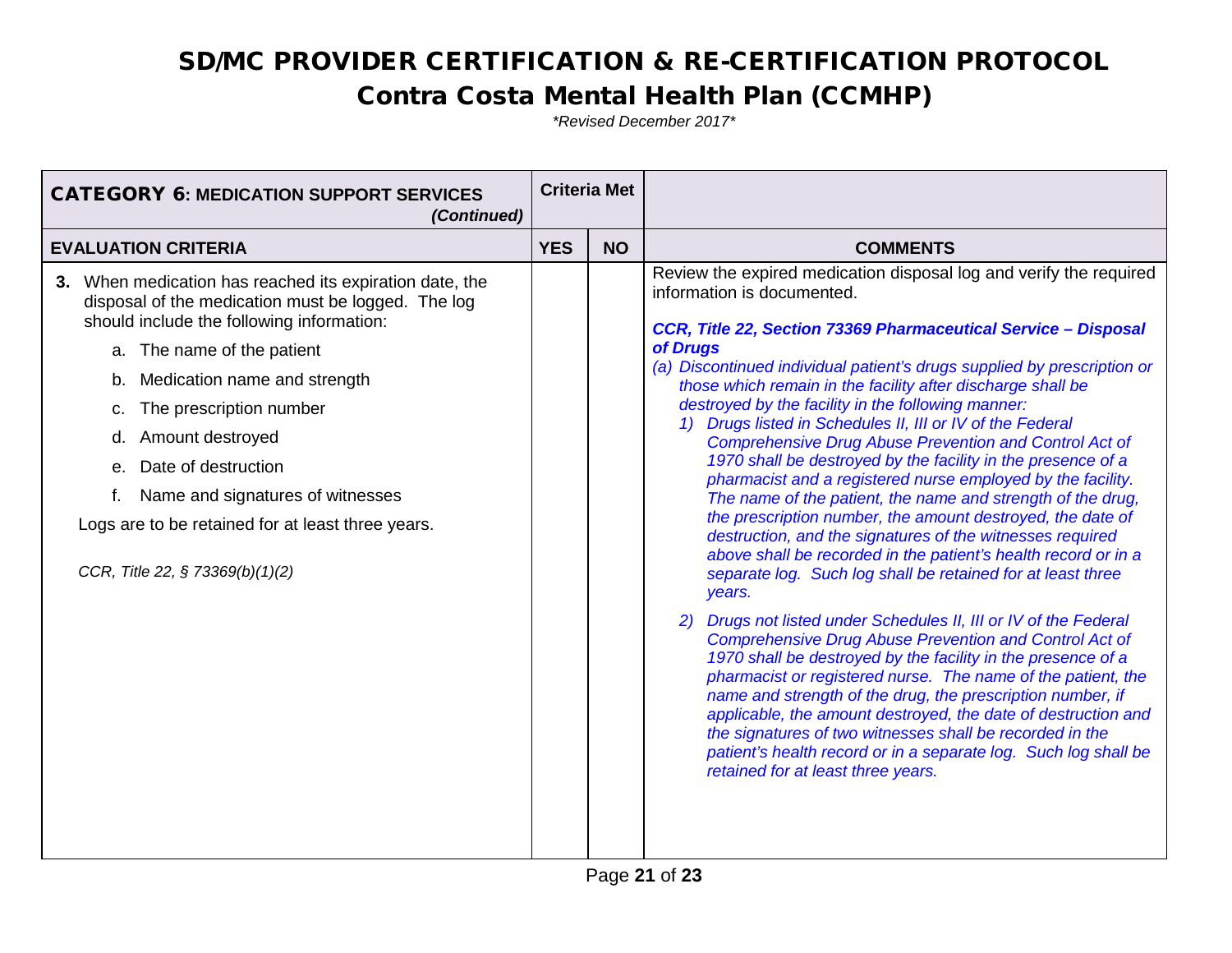#### Contra Costa Mental Health Plan (CCMHP)

*\*Revised December 2017\**

(A POC is required for items where Federal and State criteria were not met)

IS A PLAN OF CORRECTION (POC) REQUIRED?  $\Box$  YES  $\Box$  NO (*The POC is a separate form)*

DATE POC ISSUED:

POC DUE DATE: DATE: DATE POC RECEIVED: *(POC due 30 days from date issued)*

DATE POC APPROVED:

NEW CERTIFICATION activation approval date is the latest date the following three (3) items are in place:

- 1) *Date provider was operational (client received 1<sup>st</sup> services):*
- 2) *Date of fire clearance: \_\_\_\_\_\_\_\_\_\_\_\_\_\_\_\_\_\_\_\_\_\_\_\_*

3) Date the provider requested certification (complete application received by DHCS Cert Unit):

*New Certification Activation/approval date:* \_\_\_\_\_\_\_\_\_\_\_\_\_\_\_\_\_\_\_\_\_\_\_\_

RECERTIFICATION site visit for: Triennial, Change of Address, and/or any significant changes in the physical plant of the provider site

Fire Clearance Date: \_\_\_\_\_\_\_\_\_\_\_\_\_\_\_\_\_\_\_\_\_\_\_

Date of On-Site: \_\_\_\_\_\_\_\_\_\_\_\_\_\_\_\_\_\_\_\_\_\_\_\_\_\_\_\_

*Re-certification approval date*: *(Generally, this is the date of on-site review)* \_\_\_\_\_\_\_\_\_\_\_\_\_\_\_\_\_\_\_\_\_\_\_\_

On-Site and Report Completed by: <u>Date of Onsite:</u> Date of Onsite:

Page **22** of **23**